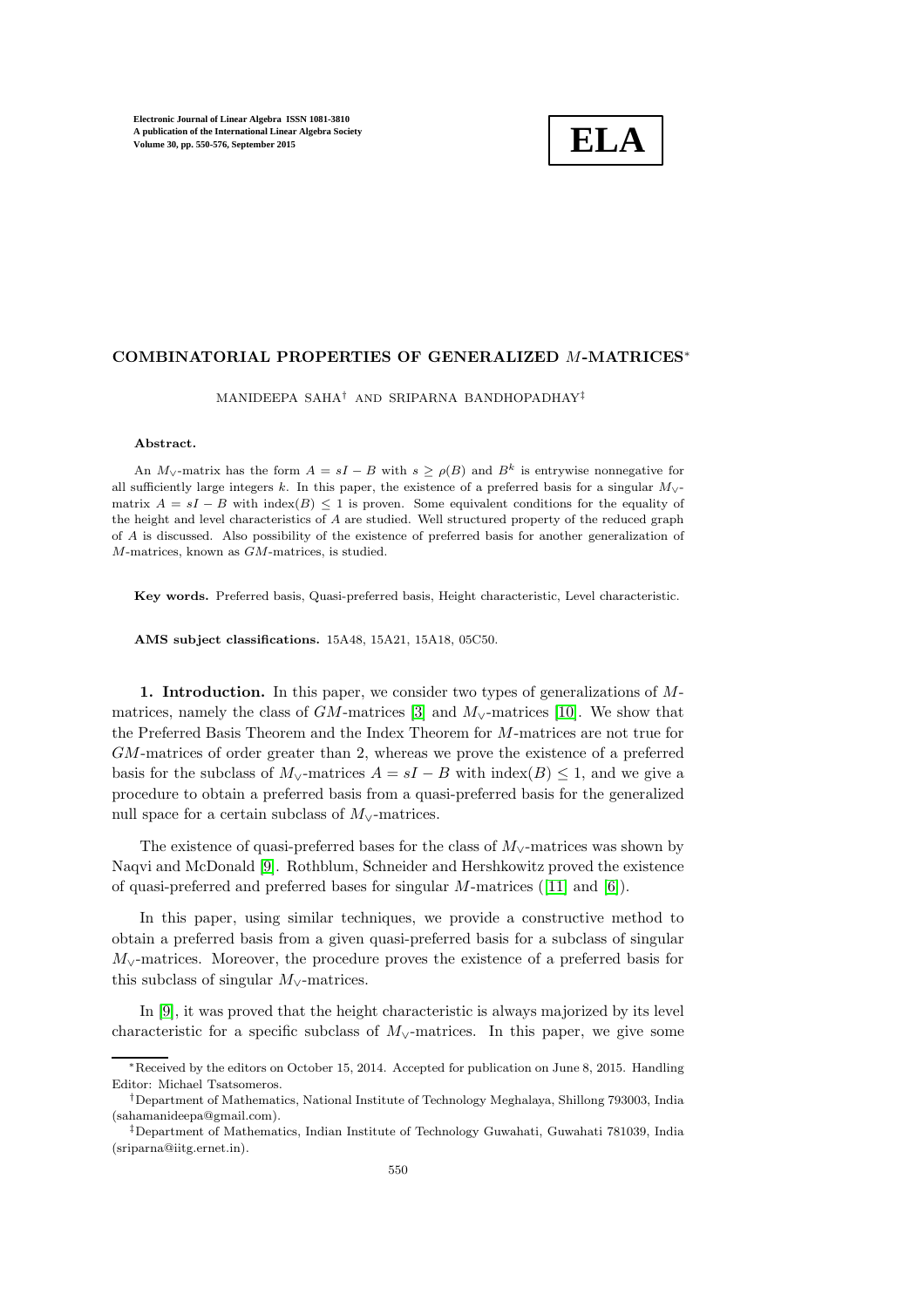**ELA**

Combinatorial Properties of Generalized M-Matrices 551

necessary and sufficient conditions for the equality of these two characteristics. Later we describe the concept of well structured graphs and give a sufficient condition for the reduced graph of a subclass of  $M_{\vee}$ -matrices to be well structured.

The paper is organized as follows: we start with background and notation in Section [2.](#page-1-0) In Section [3,](#page-4-0) we consider the class of  $M_{\vee}$ -matrices, which consists of matrices of the form  $A = sI - B$ , where B is an eventually nonnegative matrix and  $s \geq \rho(B)$ . In particular, we give a procedure to obtain a preferred basis from a given quasi-preferred basis for M-matrices and for  $M_{\vee}$ -matrices with index(B)  $\leq 1$ , and summarize the entire procedure in Algorithm 1. We discuss height and level characteristics and give some necessary and sufficient conditions for their equality, and give a sufficient condition for the reduced graph of  $M_{\vee}$ -matrices to be well structured, introduced in [\[8\]](#page-26-5). In Section [4,](#page-20-0) we consider another generalization of M-matrices, known as  $GM$ -matrices, which are matrices of the form  $A = sI - B$ , where B and  $B<sup>T</sup>$ possess the Perron-Frobenius property, and  $s \geq \rho(B)$ . We show that a quasi-preferred basis, and hence a preferred basis, may not exist for the generalized null space of these matrices of order more than two. It is shown that the Preferred Basis Theorem and the Index Theorem hold if the order is two.

<span id="page-1-0"></span>2. Notation and preliminaries. This section contains basic notations and some preliminary results, mostly from [\[7\]](#page-26-6). We denote the set  $\{1, 2, \ldots, n\}$  by  $\langle n \rangle$ . For a real  $n \times m$  matrix  $A = [a_{i,j}]$  we use the following terminology and notation.

- $A \geq 0$  (A is nonnegative ) if  $a_{i,j} \geq 0$ , for all  $i \in \langle n \rangle$ ,  $j \in \langle m \rangle$ .
- $A > 0$  (A is strictly positive) if  $a_{i,j} > 0$ , for all  $i \in \langle n \rangle$ ,  $j \in \langle m \rangle$ .

If  $n = m$ , then we denote by

- $\sigma(A)$  the spectrum of A.
- $\rho(A) = \max_{\lambda \in \sigma(A)} \{ |\lambda| \},\$  the spectral radius of A.
- $N(A)$  the nullspace of A, and by  $n(A)$  the nullity of A.
- index<sub> $\lambda$ </sub>(A) the size of the largest Jordan block associated with the eigenvalue  $\lambda$ , and if A is singular we simply write index<sub>0</sub>(A) as index(A).
- <span id="page-1-1"></span>•  $E_{\lambda}(A)$ , the generalized eigenspace of A corresponding to the eigenvalue  $\lambda$ , i.e.,  $N((\lambda I - A)^n)$ . In case A is a singular matrix, we simply write  $E(A)$  for  $E_0(A)$ .

DEFINITION 2.1. For  $n \geq 2$ , an  $n \times n$  matrix A is said to be *reducible* if there exists a permutation matrix Π such that

(2.1) 
$$
\Pi A \Pi^T = \begin{bmatrix} B & C \\ 0 & D \end{bmatrix},
$$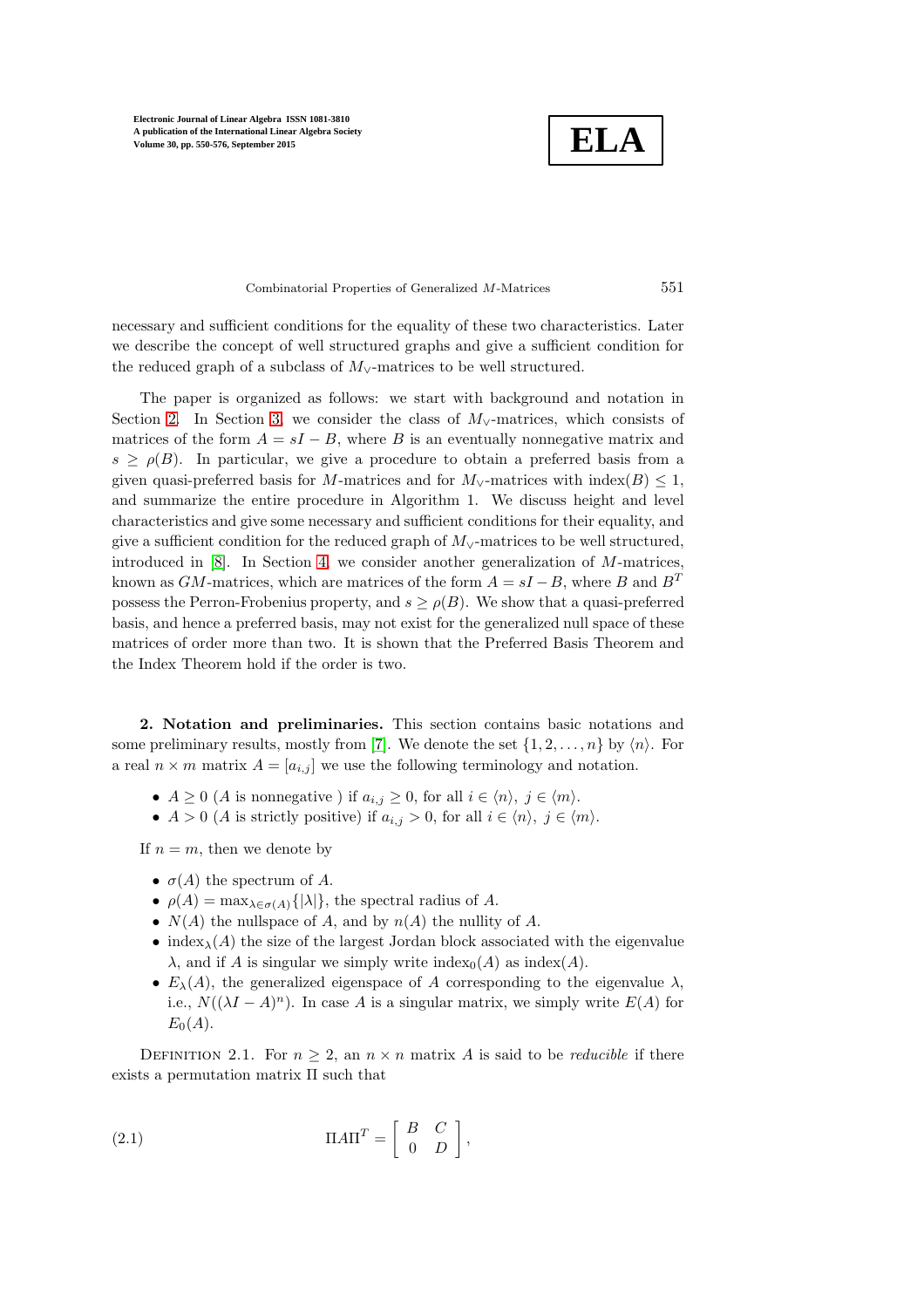

#### 552 M. Saha and S. Bandopadhyay

where B and D are square, nonempty matrices. Otherwise A is called *irreducible*. If A is reducible and in the form [\(2.1\)](#page-1-1), and if a diagonal block is reducible, then this block can be reduced further via permutation similarity. If this process is continued, then finally there exists a suitable permutation matrix  $\Pi$  such that A is in block triangular form

<span id="page-2-0"></span>(2.2) 
$$
\Pi A \Pi^T = \begin{bmatrix} A_{11} & A_{12} & \cdots & A_{1p} \\ 0 & A_{22} & \cdots & A_{2p} \\ \vdots & \vdots & \ddots & \vdots \\ 0 & 0 & \cdots & A_{pp} \end{bmatrix},
$$

where each block  $A_{i,i}$  is square and irreducible. This block triangular form is called a *Frobenius normal form* of A. An irreducible matrix consists of one block, is in Frobenius normal form.

If  $A = [A_{i,j}]$  is an  $n \times n$  matrix in Frobenius normal form with p block rows and columns, and when discussing matrix-vector multiplication with A or the structure of eigenvectors of A, we partition vectors b analogously in p vector components  $b_i$ conformably with A, and we define the *support* of b via supp $(b) = \{i \in \langle p \rangle : b_i \neq 0\}.$ 

For an  $n \times n$  matrix A, the *directed graph* of A denoted by  $\Gamma(A)$  is the directed graph with vertices  $1, 2, \ldots, n$  in which  $(i, j)$  is an edge if and only if  $a_{ij} \neq 0$ . A *path* from vertex j to vertex m of *length* t is a sequence of t vertices  $v_1, v_2, \ldots, v_t$  such that  $(v_l, v_{l+1})$  is an edge in  $\Gamma(A)$  for  $l = 1, 2, \ldots, t-1$  where  $v_1 = j$  and  $v_t = m$ . We say a vertex j has *access* to m, if  $j = m$  or there is a path from j to m in  $\Gamma(A)$ , and in this case we write  $j \to m$ . We write  $j \to m$  if j does not have access to m. The *transitive closure* of  $\Gamma(A)$ , denoted by  $\overline{\Gamma(A)}$ , is the graph with the same vertex set as that of  $\Gamma(A)$  and  $(i, j)$  is an edge in  $\overline{\Gamma(A)}$  if i has access to j in  $\Gamma(A)$ . If j has access to m and m has access to j, we say j and m *communicate*. The communication relation is an equivalence relation on  $\{1, 2, \ldots, n\}$  and an equivalence class  $\alpha$  is called a *class* of A. For any two classes  $\alpha$  and  $\beta$  of A, we say that  $\alpha$  has access  $\beta$  in  $\Gamma(A)$  if there are vertices  $i \in \alpha$  and  $j \in \beta$  such that i has access to j in  $\Gamma(A)$ .

The *reduced graph* of A, denoted by  $R(A)$  is the graph with vertex set consisting of all the classes in A and  $(i, j)$  is an edge in  $R(A)$  if and only if i has access to j in  $\Gamma(A)$ .

For any  $\alpha, \beta \in \{1, 2, ..., n\}, A_{\alpha\beta}$  denotes the submatrix of A whose rows are indexed by  $\alpha$  and whose columns are indexed by  $\beta$ . If  $\alpha$  is a class of A, then we say that  $\alpha$  is a *basic class* if  $\rho(A_{\alpha\alpha}) = \rho(A)$ , a *singular class* if  $A_{\alpha\alpha}$  is singular, an *initial class* if it is not accessed by any other class of A and a *final class* if it does not have access to any other class of A.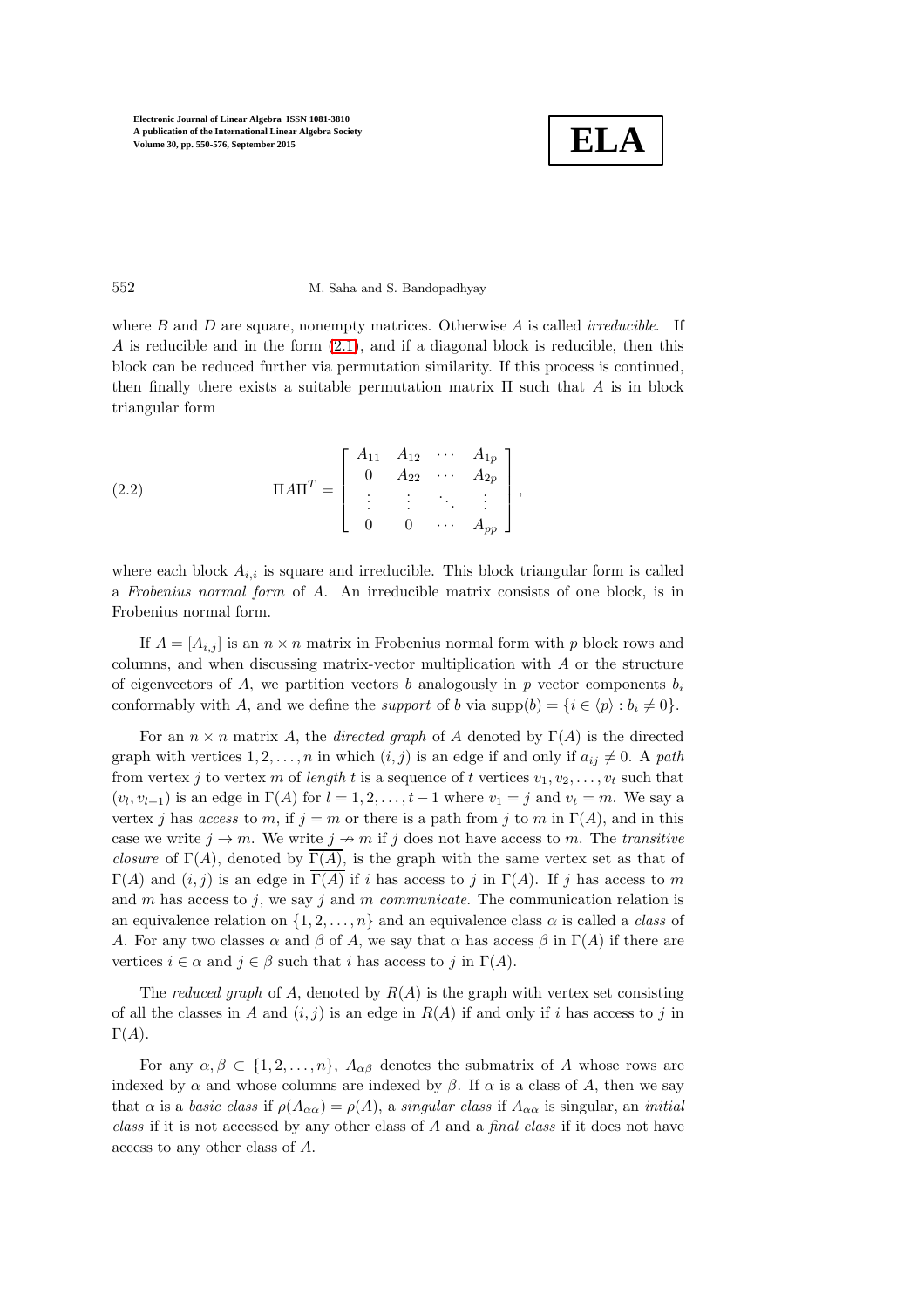**ELA**

Combinatorial Properties of Generalized M-Matrices 553

A *chain* of classes is a collection of classes such that each class in the collection has access to or from every other class in the collection. A chain of classes with initial class J and final class K is called a chain from J to K. The *length of a chain* is the number of singular classes it contains. We say J has access to K in n *steps* if the length of the longest chain from  $J$  to  $K$  is  $n$ .

DEFINITION 2.2. For a set W of vertices in the vertex set  $V(A)$  of  $R(A)$  we introduce the following sets.

below
$$
(\mathbf{W}) = \{i \in V(A) : \text{ there exists } j \in W \text{ such that } i \to j\};
$$
\n
$$
\text{above}(W) = \{i \in V(A) : \text{ there exists } j \in W \text{ such that } j \to i\};
$$
\n
$$
\text{top}(W) = \{i \in W : j \in W, i \to j \text{ imply } i = j\};
$$
\n
$$
\text{bottom}(W) = \{i \in W : j \in W, j \to i \text{ imply } i = j\}.
$$

DEFINITION 2.3. Let A be an  $n \times n$  singular matrix in Frobenius normal form  $(2.2)$ . We say a vertex i in  $R(A)$  is a *singular vertex* if the corresponding block  $A_{ii}$  in [\(2.2\)](#page-2-0), is singular. Let  $H(A)$  be the collection of all singular vertices in  $R(A)$ .

- (i) We define the *singular graph* S(A) associated with R(A) as the graph with vertex set  $H(A)$  and  $(i, j)$  is an edge if and only if  $i = j$  or there is a path from i to j in  $R(A)$ .
- (ii) The *level of a vertex* i in  $R(A)$ , denoted by level(i), is the maximal number of singular vertices on a path in  $R(A)$  that terminates at i.
- (iii) Let x be a block-vector with  $p$  blocks, partitioned according to the Frobenius normal form of A. The *level of* x, denoted by  $level(x)$ , is defined to be  $\max{\lbrace level(i) : i \in \text{supp}(x) \rbrace}.$
- (iv) For a nonzero vector x in the generalized nullspace  $E(A)$ , we define the *height*  $of x$ , denoted by height $(x)$ , to be the smallest nonnegative integer k such that  $A^k x = 0.$

The other essential objects in our analysis are appropriately chosen sets of basis vectors for the generalized eigenspace associated with the spectral radius.

DEFINITION 2.4. Let A be a square matrix in Frobenius normal form  $(2.2)$ , and let  $H(A) = {\alpha_1, \ldots, \alpha_q}$ , with  $\alpha_1 < \cdots < \alpha_q$  be the set of singular vertices in  $R(A)$ .

A set of vectors  $x^1 = [x_j^1], \ldots, x^q = [x_j^q] \ge 0$  is called a *quasi-preferred set* for A if

$$
x_j^i > 0
$$
 if  $j \to \alpha_i$ , and  $x_j^i = 0$  if  $j \to \alpha_i$ 

for all  $i = 1, \ldots, q$  and  $j = 1, \ldots, p$ .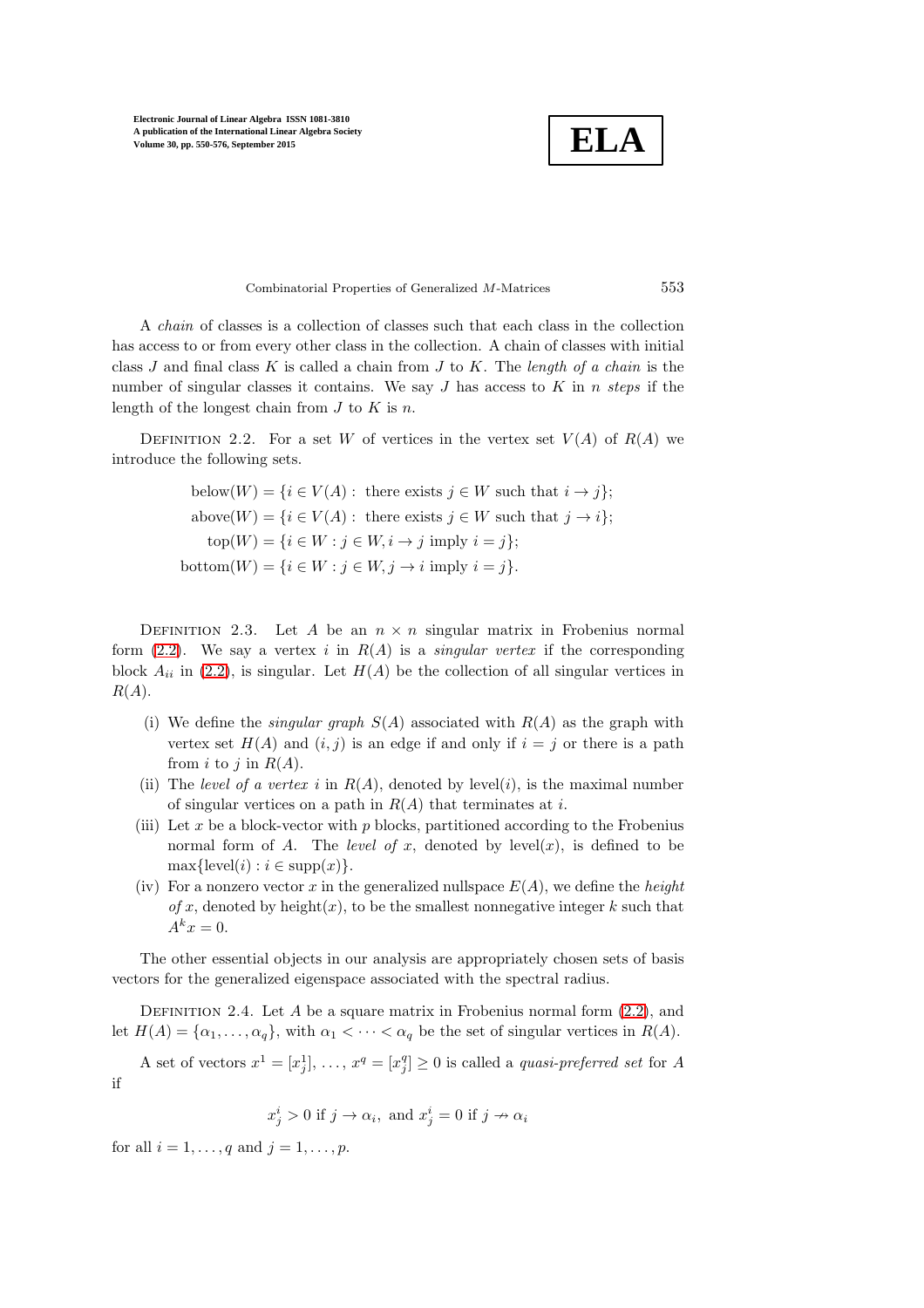

554 M. Saha and S. Bandopadhyay

If in addition we have

<span id="page-4-1"></span>
$$
-Ax^{i} = \sum_{k=1}^{q} c_{k,i}x^{k}, i = 1, ..., q,
$$

where  $c_{k,i}$  satisfy

$$
c_{k,i} > 0
$$
 if  $\alpha_k \to \alpha_i$ ,  $i \neq k$ ; and  $c_{k,i} = 0$  if  $\alpha_k \to \alpha_i$  or  $i = k$ 

then the set of vectors  $x^1, \ldots, x^q$  is said to be a *preferred set* for A. A (quasi-) preferred set that forms a basis for E(A) is called a *(quasi-) preferred basis* for A.

Throughout this paper we will assume that the matrix  $A$  is in Frobenius normal form (see  $(2.2)$ ), and we denote the  $(i, j)$ -block of the Frobenius normal form of A by  $A_{ij}$ . Every x with n entries will be assumed to be partitioned into p vector components  $x_i$  conformably with  $A$ .

DEFINITION 2.5. An  $n \times n$  matrix A is called an M-matrix if it can be written as  $A = sI - B$ , where  $B \ge 0$  and  $s \ge \rho(B)$ . The following results are well-known.

Theorem 2.6. [\[7\]](#page-26-6) *(Preferred Basis Theorem) If* A *is a singular* M*-matrix, then there exists a preferred basis for the generalized eigenspace*  $E(A)$  *of* A.

Theorem 2.7. [\[7,](#page-26-6) [11\]](#page-26-3) *(Index Theorem) If* A *is a singular* M*-matrix, then* index<sub> $o(A)$ </sub> $(A)$  *is equal to the length of the longest chain in*  $R(A)$ *.* 

<span id="page-4-0"></span>After having introduced the basic concepts, in the next section we consider one generalization of M-matrices, known as  $M_{\vee}$ -matrices.

# 3. Combinatorial structure of singular M∨-matrices.

3.1. Preferred basis for singular  $M_{\vee}$ -matrices. In this section, we first prove some results on the combinatorial properties of quasi-preferred bases of a subclass of M∨-matrices which will be used subsequently to give a constructive method for obtaining a preferred basis from a quasi-preferred basis.

DEFINITION 3.1. Let  $A \in \mathbb{R}^{n,n}$ . For any two vertices i and j of  $R(A)$ , let  $hull(i, j) := above(i) \bigcap below(j).$ 

DEFINITION 3.2. A square matrix A is called an *eventually nonnegative (positive)* matrix if there is a positive integer  $n_0$  such that  $A^k \geq 0$   $(A^k > 0)$  for all  $k \geq n_0$ .

DEFINITION 3.3. A square matrix A is called an  $M_{\vee}$ -matrix if it can be expressed as  $A = sI - B$  with eventually nonnegative B and  $s \ge \rho(B)$ .

Throughout the remaining two sections we assume that a singular  $M_{\vee}$ -matrix A has the form  $A = \rho I - B$ , where B is an eventually nonnegative matrix with  $\rho = \rho(B)$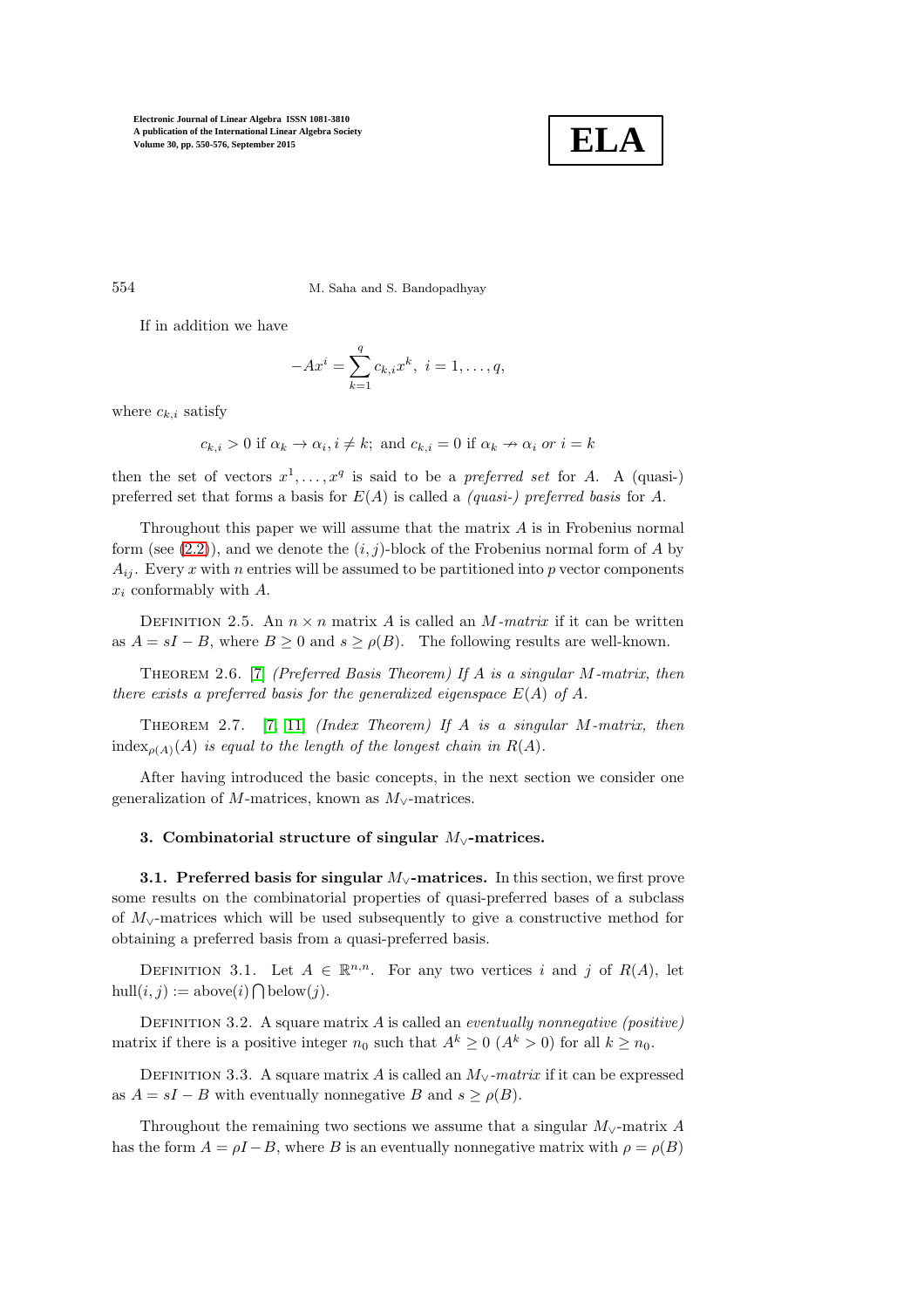$$
\boxed{\textbf{ELA}}
$$

<span id="page-5-6"></span><span id="page-5-3"></span>Combinatorial Properties of Generalized M-Matrices 555

and A has q singular classes with  $H(A) = {\alpha_1, \ldots, \alpha_q}$  as the set of singular classes of A, where  $\alpha_1 < \cdots < \alpha_q$ .

The following results are well known.

Theorem 3.4. [\[5\]](#page-26-7) *Let* A *be a square matrix in block triangular form and let* x *be a vector. Then*  $\text{supp}(Ax) \subseteq \text{below}(\text{supp}(x)).$ 

Theorem 3.5. [\[9\]](#page-26-2) *Suppose that* A *is an eventually nonnegative matrix with* index(A)  $\leq 1$  and  $D_A = \{d \mid \theta - \alpha = \frac{c}{d}, \text{ where } re^{2\pi i \theta} \in \sigma(A), re^{2\pi i \alpha} \in \sigma(A), r >$  $0, c \in \mathbb{Z}^+, d \in \mathbb{Z} \setminus \{0\}, gcd(c, d) = 1\}$ . Let g be a prime number such that  $g \notin D_A$  and  $A^k \geq 0$  *for all*  $k \geq q$ *. Then*  $\overline{R(A)} = \overline{R(A^g)}$ *.* 

LEMMA 3.6. [\[9\]](#page-26-2) *Let*  $A \in \mathbb{C}^{n,n}$  and  $\lambda \in \sigma(A), \lambda \neq 0$ . *Then for all*  $k \notin D_A$  *we have*  $N(\lambda I - A) = N(\lambda^k I - A^k)$  and the Jordan blocks of  $\lambda^k$  in  $J(A^k)$  are obtained from *the Jordan blocks of*  $\lambda$  *in*  $J(A)$  *by replacing*  $\lambda$  *with*  $\lambda^k$ *.* 

THEOREM 3.7. [\[9\]](#page-26-2) Let A be an eventually nonnegative matrix with  $\text{index}(A) \leq 1$ . *Then* A has a quasi-preferred basis for  $E_{\rho(A)}(A)$ .

REMARK 3.8. Let  $A = \rho I - B$  be an  $M_{\vee}$ -matrix with index(B) < 1. Then by Theorem [3.7,](#page-5-0) there exists a quasi-preferred basis  $\mathcal{B} = \{x^1, x^2, \ldots, x^q\}$  for  $E_\rho(B)$ , and hence, B is a basis for  $E(A)$ . Since  $Ax^{i} \in E(A)$  for all  $i \in \{1, ..., q\}$ , there always exists a matrix Z(coefficient matrix) such that  $-AX = XZ$ , where  $X = [x^1 x^2 \cdots x^q]$ .

<span id="page-5-4"></span>LEMMA 3.9. *If i*, *j* are vertices of  $\Gamma(A)$ *, then there is a path of length* k *from i to j* in  $\Gamma(A)$  *if and only if the*  $(i, j)$ *-entry of*  $A^k$  *is nonzero.* 

*Proof.* If  $(A^k)_{ij}$  denotes the  $(i, j)$ -entry of  $A^k$ , then

<span id="page-5-5"></span><span id="page-5-0"></span>
$$
(A^{k})_{ij} = \sum_{i_1} \sum_{i_2} \cdots \sum_{i_{k-1}} a_{ii_1} a_{i_1 i_2} \cdots a_{i_{k-1} j}
$$

and  $(A^k)_{ij} \neq 0$  if and only if  $a_{ii_1}a_{i_1i_2}\cdots a_{i_{k-1}j} \neq 0$  for some  $i_1, i_2, \ldots, i_{k-1}$ , that is, if and only if there is a path of length k from i to j through  $i_1, i_2, \ldots, i_{k-1}$ .  $\Box$ 

Lemma 3.10. *Let* A *be a singular matrix and let* X *be such that its columns form a quasi-preferred basis of*  $E(A)$ *. If* Z *is such that*  $AX = XZ$ *, then* 

<span id="page-5-2"></span><span id="page-5-1"></span>
$$
z_{ij} = 0 \text{ if } \alpha_i \to \alpha_j
$$

*In particular,* Z *is triangular with all its diagonal entries equal to* 0*.*

*Proof.* Since  $AX = XZ$  and  $X = [x^1 \cdots x^q]$ , we have

(3.1) 
$$
Ax^{j} = \sum_{i=1}^{q} z_{ij}x^{i} \text{ for all } j = 1, ..., q.
$$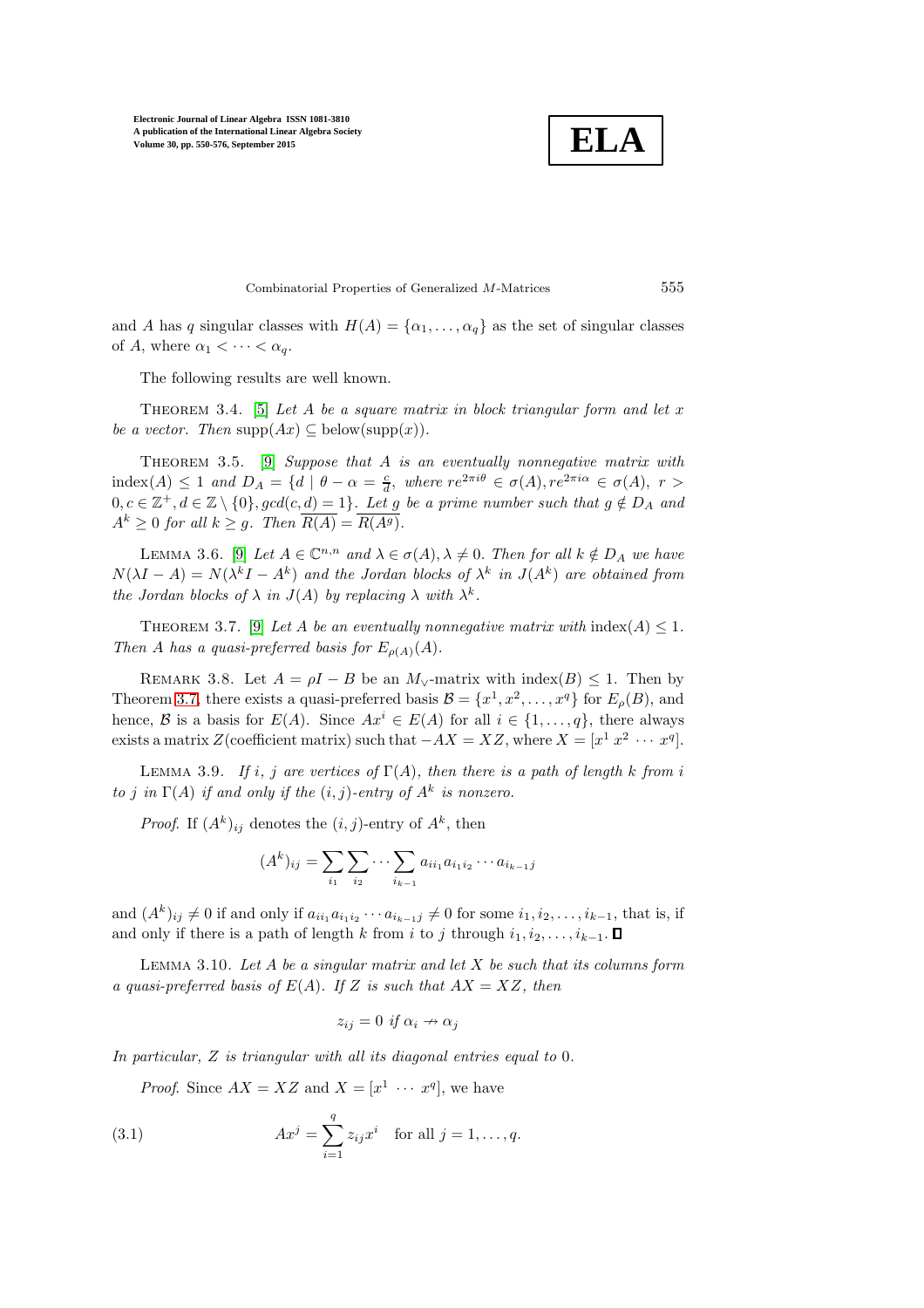<span id="page-6-1"></span>

556 M. Saha and S. Bandopadhyay

Take any  $\alpha_j \in H(A)$  and consider the set  $Q = {\alpha_i \in H(A) | z_{ij} \neq 0}.$  Since  $\alpha_i \nrightarrow \alpha_j$ implies  $\alpha_i \notin \text{below}(\alpha_j)$ , to prove (3.1) we have to essentially show  $Q \subseteq \text{below}(\alpha_j)$ . To show  $Q \subseteq \text{below}(\alpha_j)$ , it is enough to show,  $\text{top}(Q) \subseteq \text{below}(\alpha_j)$ .

Consider any  $\alpha_k \in \text{top}(Q)$ . If  $\alpha_k \notin \text{below}(\alpha_j)$ , then  $\left[ (A - z_{jj}I)x^j \right]_{\alpha_k} = 0$ , since  $\text{supp}((A-z_{jj}I)x^{j}) \subseteq \text{below}(\text{supp}(x^{j}))$ . Then equation [\(3.1\)](#page-5-1) gives  $\sum$ i∈Q<br>i≠j  $z_{ij}x_{\alpha_k}^i = 0.$ 

But  $\alpha_k \in \text{top}(Q)$  implies  $z_{kj} x_{\alpha_k}^k = 0$  which is not possible, hence  $\alpha_k \in \text{below}(\alpha_j)$ . Thus, we have that  $top(Q) \subseteq below(\alpha_j)$ , and hence,  $Q \subseteq below(\alpha_j)$ .

Since  $AX = XZ$  and  $\{x^1, \ldots, x^q\} \subseteq E(A)$ ,  $A^n X = 0 = XZ^n$ . As Z is triangular and X is of full column rank, all the diagonal entries of Z must be equal to 0.  $\Box$ 

Lemma 3.11. *Let* A *be a singular* M*-matrix and* X *be such that the columns of* X *form a quasi-preferred basis for* E(A)*. Let* Z *be a matrix satisfying the con* $dition -AX = XZ$ . If  $\alpha_i$  and  $\alpha_j$  are two singular classes with hull $(\alpha_i, \alpha_j) \bigcap H(A)$  $= {\alpha_i, \alpha_j}, \text{ then } z_{ij} > 0.$ 

<span id="page-6-0"></span>*Proof.* Let there exist a pair of singular classes  $\alpha_i$ ,  $\alpha_j \in H(A)$  such that hull $(\alpha_i, \alpha_j) \bigcap H(A) = {\alpha_i, \alpha_j}$  and  $z_{ij} \leq 0$ . Since  $X = [x^1 \cdots x^q]$ , by Lemma [3.10,](#page-5-2)

(3.2) 
$$
(-Ax^j)_{\alpha_i} = x^i_{\alpha_i} z_{ij} + \dots + x^{j-1}_{\alpha_i} z_{j-1,j}.
$$

As  $\{x^1, \ldots, x^q\}$  is a quasi-preferred basis for A and  $hull(\alpha_i, \alpha_j) \bigcap H(A) = \{\alpha_i, \alpha_j\},\$ equation [\(3.2\)](#page-6-0) gives  $(-Ax^j)_{\alpha_i} = x^i_{\alpha_i} z_{ij} \leq 0$ . Also since A is an M-matrix and  $(Ax^j)_{\alpha_i} = A_{\alpha_i,\alpha_i} x^j_{\alpha_i} + \sum_{i=1}^{\alpha_j}$  $k=\alpha_i+1$  $A_{\alpha_i,k}x_k^j$ , it follows that  $A_{\alpha_i,\alpha_i}x_{\alpha_i}^j \geq 0$ . Since  $A_{\alpha_i,\alpha_i}$ is an irreducible singular M-matrix,  $A_{\alpha_i,\alpha_i} x_{\alpha_i}^j \ge 0$  implies  $A_{\alpha_i,\alpha_i} x_{\alpha_i}^j = 0$  [\[1,](#page-26-8) p.156]. Hence, it follows that  $\sum_{i=1}^{n}$  $k=\alpha_i+1$  $A_{\alpha_i,k}x_k^j = 0$  and for any  $k = \alpha_i + 1, \ldots, \alpha_j$ , if  $A_{\alpha_i,k} < 0$ then  $x_k^j = 0$ . This contradicts  $\alpha_i \to \alpha_j$ , hence  $z_{ij} > 0$ .

<span id="page-6-2"></span>LEMMA 3.12. Let  $A = \rho I - B$  be an  $M_{\vee}$ -matrix with  $\rho = \rho(B)$  and  $\text{index}_{\rho}(A) \leq 1$ . *Let the matrix* X *be such that its columns form a quasi-preferred basis in* E(A) *and let* Z *be a matrix satisfying the condition*  $-AX = XZ$ *. If*  $\alpha_i$  *and*  $\alpha_j$  *are two singular classes with* hull $(\alpha_i, \alpha_j) \bigcap H(A) = {\alpha_i, \alpha_j}$ , then  $z_{ij} > 0$ .

*Proof.* Given  $A = \rho I - B$ , where B is an eventually nonnegative matrix with index(B)  $\leq$  1 and  $\rho = \rho(B)$ . As  $D_B$ , defined in Theorem [3.5,](#page-5-3) is finite and B is eventually nonnegative matrix, so we can always choose a prime number  $q$  such that  $g \notin D_B$  and  $B^l \geq 0$  for all integer  $l \geq g$ . Since  $-AX = XZ, B^k X = X\overline{Z}^k$  for any positive integer k, where  $\bar{Z} = Z + \rho I$ . Take  $\tilde{B} = B^g$  and  $\tilde{Z} = \bar{Z}^g$ , then  $\tilde{B} \ge 0$  and since by Theorem [3.5](#page-5-3) the accessibility relations in B and  $\tilde{B}$  are same, columns of X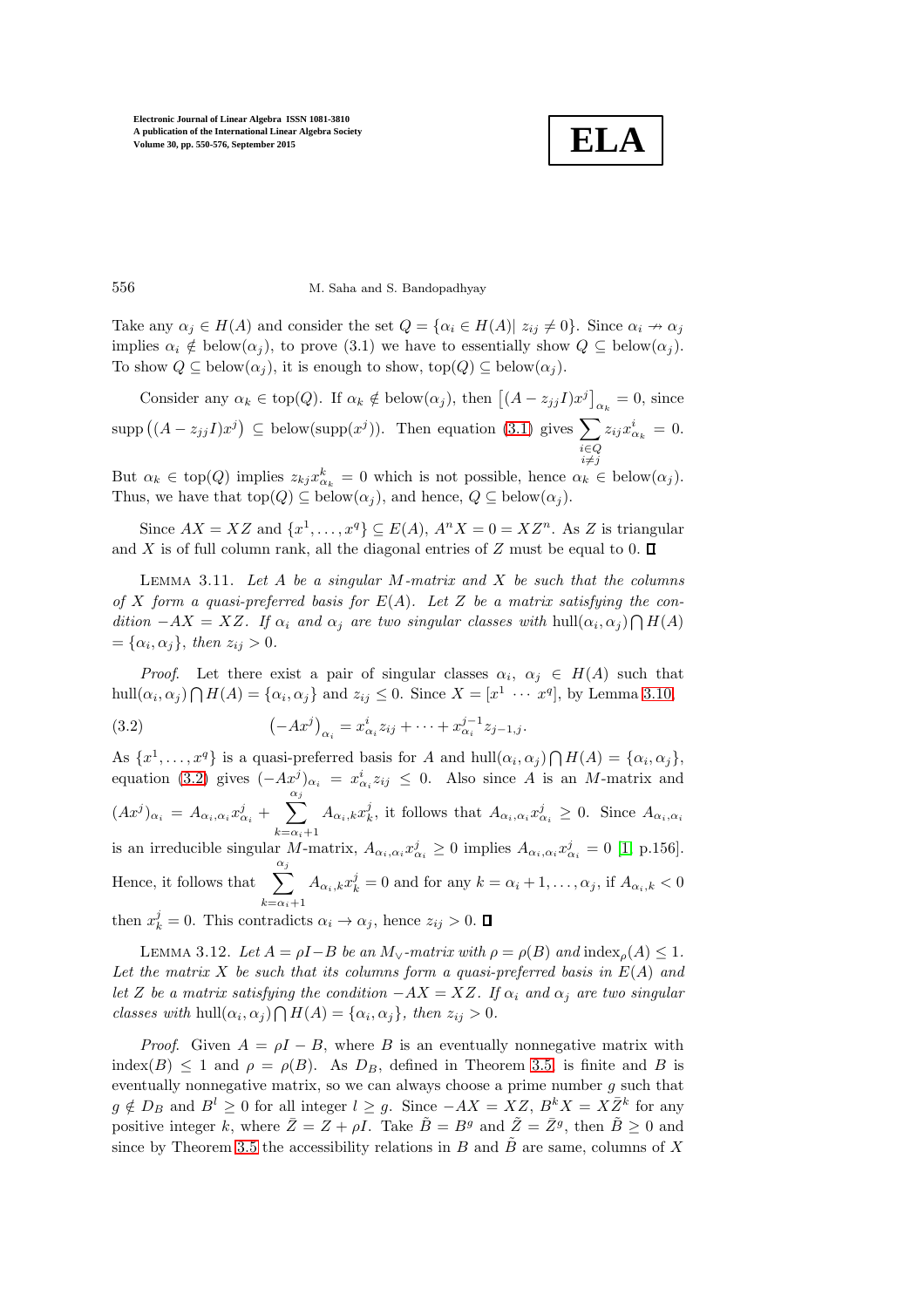**ELA**

Combinatorial Properties of Generalized M-Matrices 557

will also be a quasi-preferred basis for  $E(\rho^g I - \tilde{B})$ . If  $\alpha_i, \alpha_j$  are singular classes of A with hull $(\alpha_i, \alpha_j) \bigcap H(A) = {\alpha_i, \alpha_j}$  then by Lemma [3.11,](#page-6-1)  $\tilde{z}_{ij} > 0$ . Let  $(\bar{Z}^k)_{ij}$  be the  $(i, j)$ -entry of  $\bar{Z}^k$ , for any k and we simply write  $\bar{Z}_{ij}$  when  $k = 1$ . We will use strong induction on l to show that  $(\bar{Z}^l)_{ij} = l\rho^{l-1} z_{ij}$  for any integer  $l \geq 2$ , hence  $\tilde{z}_{ij} > 0$  will imply  $z_{ij} > 0$ .

For 
$$
l = 2
$$
,  $(\bar{Z}^2)_{ij} = 2\rho \bar{Z}_{ij} + \sum_{l=i+1}^{j-1} \bar{Z}_{il} \bar{Z}_{lj} = 2\rho z_{ij} + \sum_{l=i+1}^{j-1} z_{il} z_{lj}.$ 

Since hull $\{\alpha_i, \alpha_j\} \bigcap H(A) = \{\alpha_i, \alpha_j\}$ , from Lemma [3.10](#page-5-2) it follows that  $z_{il}z_{lj} = 0$ for all  $l, i+1 \leq l \leq j-1$ . Thus,  $(\bar{Z}^2)_{ij} = 2\rho z_{ij}$ . Let  $(\bar{Z}^l)_{ij} = l\rho^{l-1} z_{ij}$  for all  $l < k$ and  $k > 2$ . Now,

$$
(\bar{Z}^k)_{ij} = \bar{Z}_{ii}(\bar{Z}^{k-1})_{ij} + \sum_{l=i+1}^{j-1} \bar{Z}_{il}(\bar{Z}^{k-1})_{lj} + \bar{Z}_{ij}(\bar{Z}^{k-1})_{jj}
$$
  
=  $\rho(k-1)\rho^{k-2}z_{ij} + \sum_{l=i+1}^{j-1} z_{il}(\bar{Z}^{k-1})_{lj} + z_{ij}\rho^{k-1}$   
=  $k\rho^{k-1}z_{ij} + \sum_{l=i+1}^{j-1} z_{il}(\bar{Z}^{k-1})_{lj}.$ 

From Lemma [3.9,](#page-5-4) if  $z_{il}(\bar{Z}^{k-1})_{lj} \neq 0$  for some  $l, i + 1 \leq l \leq j - 1$  then there is a path from i to l in  $\Gamma(Z)$  and from l to j in  $\Gamma(\overline{Z})$ . Hence, by Lemma [3.10,](#page-5-2) there is a path from i to j in  $\Gamma(A)$  through at least 3 singular classes i, l and j of A, which contradicts the fact that  $hull(i, j) \bigcap H(A) = \{i, j\}$ . Thus,  $\sum$  $j-1$  $_{i=i+1}$  $z_{il}(\bar{Z}^{k-1})_{lj} = 0$ , or  $(\bar{Z}^k)_{ij} = k \rho^{k-1} z_{ij}$ . Hence,  $\tilde{z}_{ij} = g \rho^{g-1} z_{ij} > 0$ , which implies  $z_{ij} > 0$  and the result follows.  $\blacksquare$ 

If B is an eventually nonnegative matrix with  $\text{index}(B) > 1$ , then B need not have a quasi-preferred basis. However if  $\text{index}(B) \leq 1$  it is known from [\[9\]](#page-26-2) that B, and hence,  $A = \rho I - B$  has a quasi-preferred basis. In this section, we give a procedure to obtain a preferred basis from a quasi-preferred basis for any  $M_{\vee}$ -matrix A, where  $A = \rho I - B$  with index(B)  $\leq 1$ .

# <span id="page-7-0"></span>PROCEDURE 3.13. Constructive method of obtaining a preferred basis from a quasi-preferred basis:

Let  $A = \rho I - B$  be an  $M_{\vee}$ -matrix with  $\text{index}_{\rho}(A) \leq 1$  and let  $X = [x^1 \ x^2 \ \cdots \ x^q]$ be an  $n \times q$  matrix whose columns form a quasi-preferred basis for  $E(A)$ . Then by Remark [3.8,](#page-5-5) we can choose a matrix Z satisfying  $-AX = XZ$ .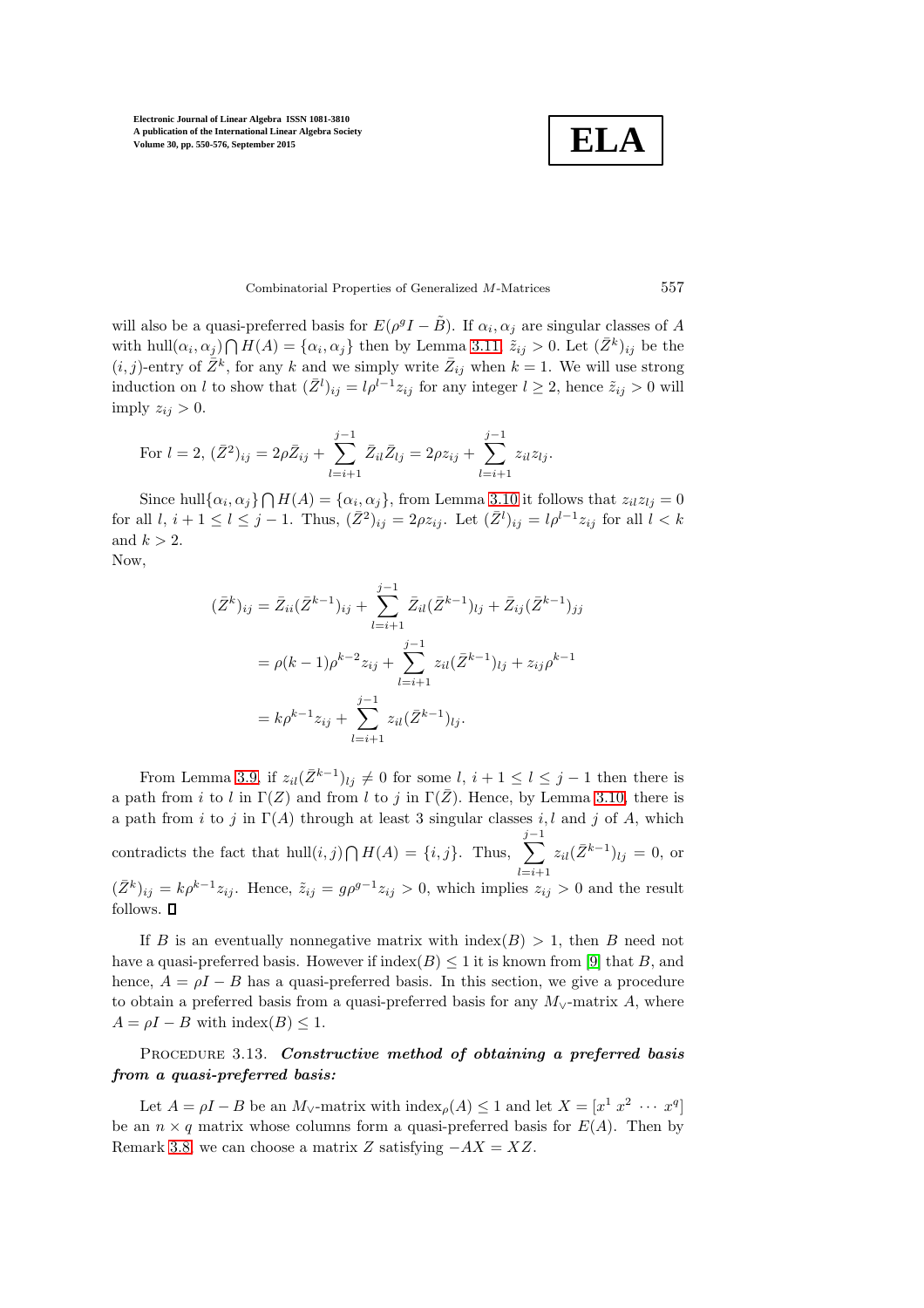

.

558 M. Saha and S. Bandopadhyay

We now construct a preferred basis (from the given quasi-preferred basis X)  $\tilde{X}$ such that  $-A\tilde{X} = \tilde{X}\tilde{Z}$  for some nonnegative matrix  $\tilde{Z}$ .

If the columns of X already give a preferred basis for  $E(A)$ , then we are done. If the columns of X form a quasi-preferred basis but not a preferred basis for  $E(A)$ , then there exist indices  $i_0$  and  $j_0$  such that  $\alpha_{i_0} \to \alpha_{j_0}$  and  $z_{i_0,j_0} \leq 0$ . If  $\mathcal{I} := \{j \in$  $\langle q \rangle | z_{ij} < 0$  for some  $i$   $\bigcup \{ j \in \langle q \rangle | \alpha_i \to \alpha_j \text{ and } z_{ij} = 0 \text{ for some } i \}, \text{ then } \mathcal{I} \neq \emptyset$ since  $j_0 \in \mathcal{I}$ . Let j be the least index in  $\mathcal{I}$ . Then the first j – 1 columns of X forms a preferred set for  $E(A)$ . To find an  $\tilde{x}^j$  such that if  $\tilde{X}$  is the matrix obtained by replacing the j<sup>th</sup> column  $x_j$  of X by  $\tilde{x}^j$ , then the first j columns of  $\tilde{X}$  will be a preferred set of  $E(A)$ . Finally we show that it can be done for every  $j \geq 2$ .

Let

$$
Q = \{i \in \langle j - 1 \rangle \mid z_{ij} < 0\}
$$
\n
$$
R = \{i \in \langle j - 1 \rangle \mid z_{ij} = 0, \alpha_i \to \alpha_j\}
$$
\n
$$
S = Q \cup R
$$
\n
$$
\overline{Q} = \langle j - 1 \rangle \setminus Q
$$
\n
$$
\overline{R} = \langle j - 1 \rangle \setminus R
$$
\n
$$
\overline{S} = \overline{Q} \cap \overline{R}.
$$

We claim that  $S \neq \emptyset$ . Since for all  $i \in S$ ,  $\alpha_i \rightarrow \alpha_j$ , there exists an  $l(i) \in H(A)$  such that  $\alpha_{l(i)} \to \alpha_j$  and  $hull(\alpha_i, \alpha_{l(i)}) \cap H(A) = {\alpha_i, \alpha_{l(i)}}$ . Since for all  $i \in S$ ,  $z_{ij} \leq 0$ and from Lemma [3.12,](#page-6-2)  $z_{i,l(i)} > 0$ , so  $l(i) < j$  for all  $i \in S$ .

Case I: 
$$
Q = \emptyset
$$
. Let  $\tilde{x}^j = x^j + \sum_{i \in R} x^{l(i)}$ . Since  $-Ax^{l(i)} = z_{i,l(i)}x^i + \sum_{\substack{k=1 \ k \neq i}}^{l(i)-1} z_{k,l(i)}x^k$  and  
\n
$$
-Ax^j = \sum_{i \in R} z_{ij}x^i
$$
, we have  $-A\tilde{x}^j = \sum_{i \in R} z_{i,l(i)}x^i + \sum_{\substack{k=1 \ k \neq i}}^{l(i)-1} z_{k,l(i)}x^k + \sum_{i \in R} z_{ij}x^i$ . Since

the first j – 1 columns of X formed a preferred set for  $E(A)$  and  $z_{i,l(i)} > 0$  for all  $i \in R, \{x^1, \ldots, x^{j-1}, \tilde{x}^j\}$  forms a preferred set for  $E(A)$ .

Case II: 
$$
Q \neq \emptyset
$$
. Let  $\tilde{x}^j = x^j + \beta \sum_{i \in S} x^{l(i)}$ . Then  
\n
$$
-A\tilde{x}^j = \beta \sum_{i \in R} z_{i,l(i)} x^i + \sum_{i \in Q} (\beta z_{i,l(i)} + z_{ij}) x^i + \sum_{i \in S} \sum_{\substack{k=1 \ k \neq i}}^{l(i)-1} \beta z_{k,l(i)} x^k + \sum_{i \in \bar{S}} z_{ij} x^i
$$

For  $\beta > \max_{i \in Q}$  $\int -z_{ij}$  $z_{i,l(i)}$  $\{ > 0, \{x^1, \ldots, x^{j-1}, \tilde{x}^j\} \text{ forms a preferred set for } E(A)$ . Hence, in both cases if we take  $\tilde{X} = [x^1 \cdots \tilde{x}^j \cdots x^q]$  and if  $\overline{Z}$  is the matrix satisfying the condition  $-A\tilde{X} = \tilde{X}\bar{Z}$ , then the leading j columns of  $\tilde{X}$  form a preferred set for

 $E(A)$ . The above process is repeated with X replaced by  $\tilde{X}$ . Since at every stage at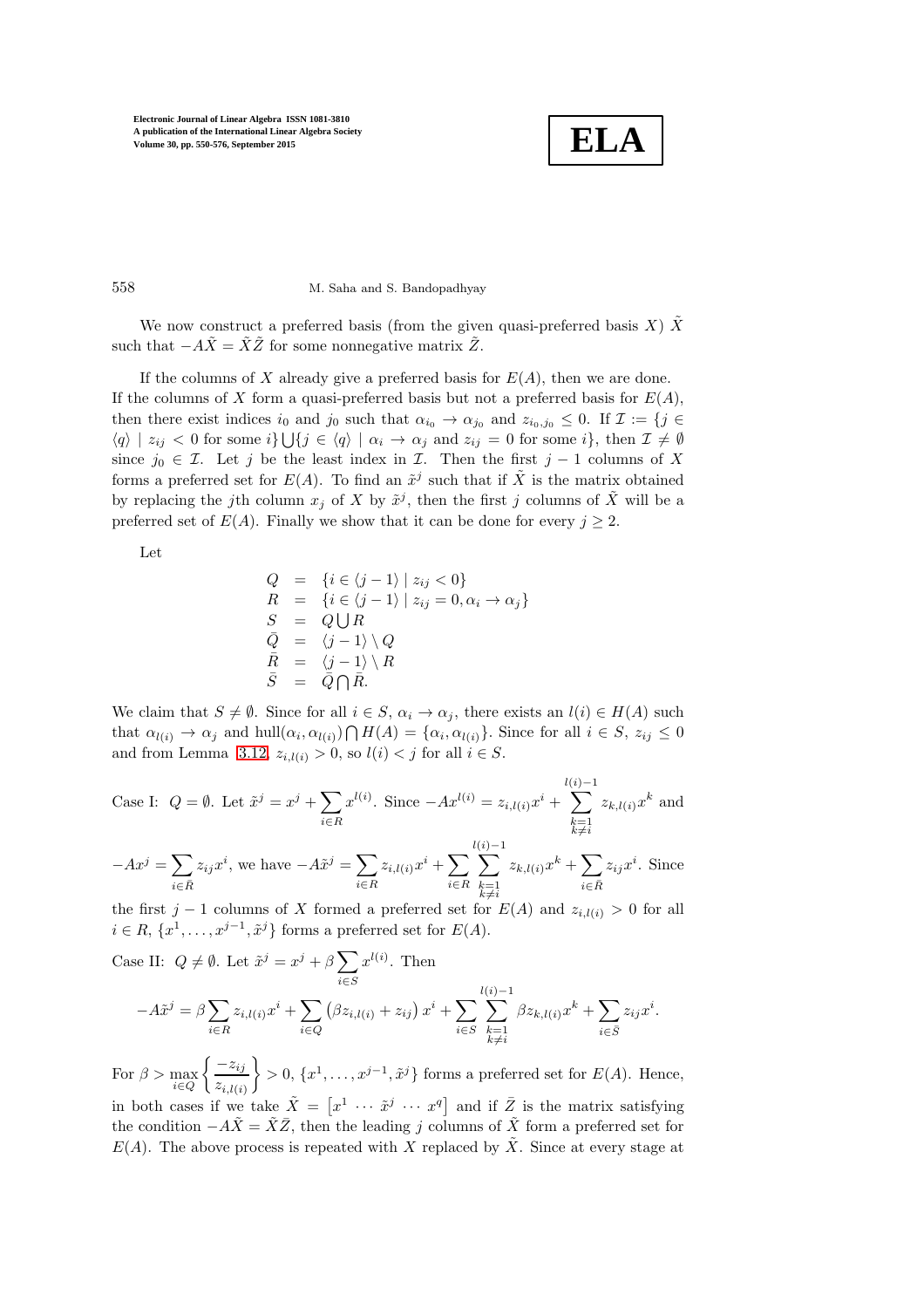

Combinatorial Properties of Generalized M-Matrices 559

least one more column is included in the preferred set, after at most  $q - j$  steps we will get a preferred basis for  $E(A)$ .  $\square$ 

The following theorem is an immediate consequence of Procedure [3.13.](#page-7-0)

THEOREM 3.14. If  $A = \rho I - B$  *is an*  $M_{\vee}$ -matrix with index<sub>p</sub>(A) ≤ 1*, then there is a preferred basis for*  $E(A)$ *.* 

Remark 3.15. The Procedure [3.13](#page-7-0) can also be used to obtain a preferred basis from a given quasi-preferred basis for M-matrices.

We summarize the entire procedure below.

Algorithm 1 Given  $A \in \mathbb{R}^{n,n}, X \in \mathbb{R}^{n,q}$ 

 $H(A) = {\alpha_1, ..., \alpha_q}$  basis classes of A  $Z = X^+AX$  (X<sup>+</sup> is the pseudo inverse of X)  $\mathcal{I} = \{j \in \langle q \rangle \mid z_{ij} < 0 \text{ for some } i\} \bigcup \{j \in \langle q \rangle \mid z_{ij} = 0, \alpha_i \to \alpha_j, \text{ for some } i\}$ while  $I \neq \emptyset$  do  $j = \min I$  $Q = \{i \in \langle j-1 \rangle | z_{ij} < 0 \} = \{i_1, \ldots, i_m \}$  $R = \{i \in \langle j-1 \rangle | z_{ij} = 0, \alpha_i \to \alpha_j\} = \{i_{m+1}, \ldots, i_t\}$ if  $Q = \emptyset$  then for  $k = m + 1$ : t do  $l(k) \longleftarrow \text{hull}\{\alpha_{i_k}, \alpha_{l(k)}\} \bigcap H(A) = \{\alpha_{i_k}, \alpha_{l(k)}\}$  and  $\alpha_{l(k)} \rightarrow \alpha_j$ end for for  $r = 1$ :  $n$  do  $X_{rj} \longleftarrow X_{rj} + \sum_{r=1}^{t}$  $k=m+1$  $X_{rl(k)}$ end for else for  $k = 1$ :  $t$  do  $l(k) \longleftarrow \text{hull}\{\alpha_{i_k}, \alpha_{l(k)}\} \bigcap H(A) = \{\alpha_{i_k}, \alpha_{l(k)}\}$  and  $\alpha_{l(k)} \rightarrow \alpha_j$ end for Choose  $\beta > \max_{1 \leq k \leq m}$  $\int -z_{i_kj}$  $z_{i_k l(k)}$ <sup>1</sup> for  $r = 1: n$  do  $X_{rj} \longleftarrow X_{rj} + \beta \sum_{r}^{t}$  $k=1$  $X_{rl(k)}$ end for end if  $Z = X^+ A X$  $\mathcal{I} = \{j \in \langle q \rangle \mid z_{ij} < 0 \text{ for some } i\} \bigcup \{j \in \langle q \rangle \mid z_{ij} = 0, \alpha_i \to \alpha_j, \text{ for some } i\}$ end while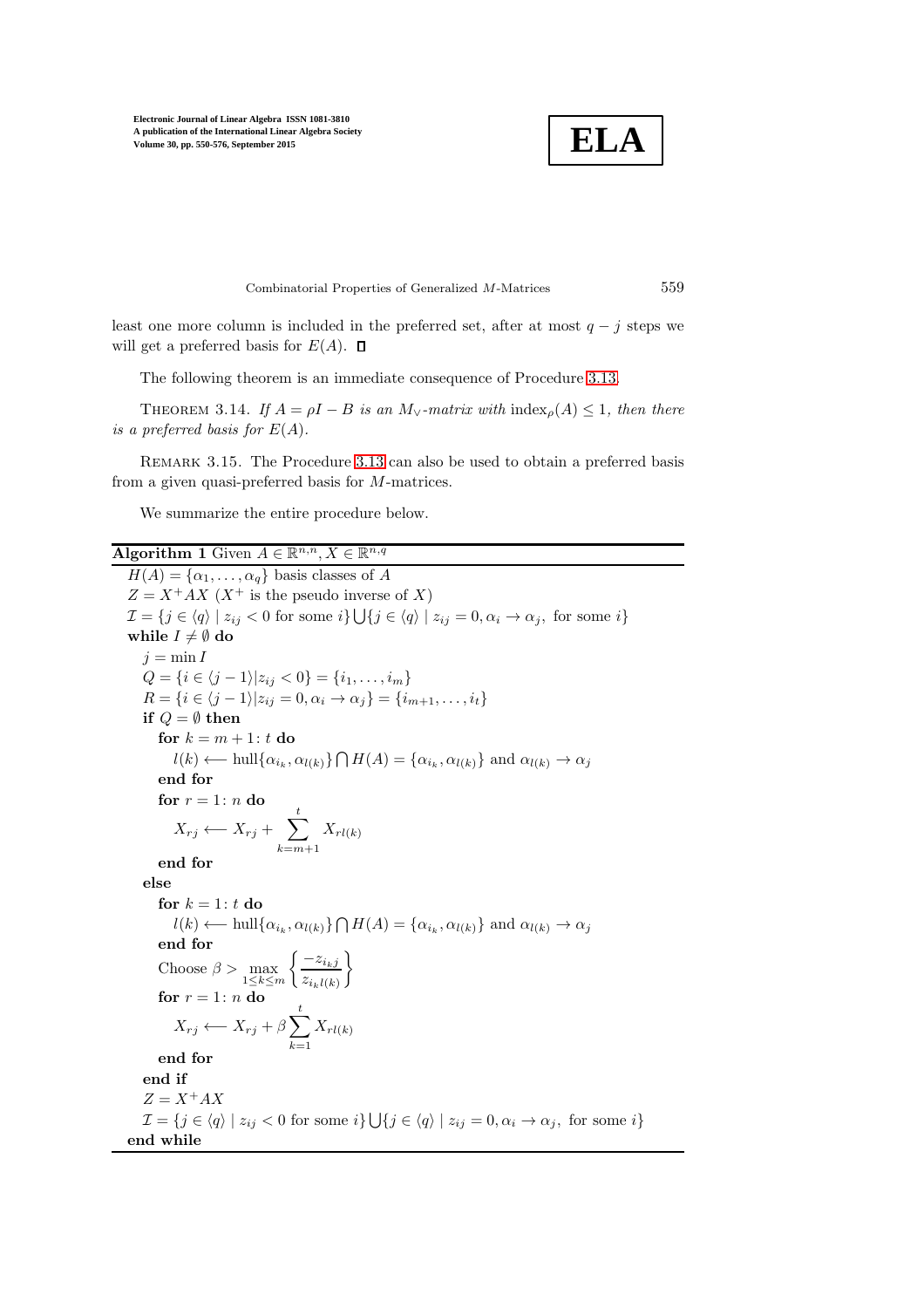

560 M. Saha and S. Bandopadhyay

We illustrate Procedure [3.13](#page-7-0) with the help of the following example.

Example 3.16. Let

|  |  |  | $\begin{bmatrix} 2 & 2 & 4 & -1 & 0 & 0 \\ 2 & 2 & -1 & 4 & 0 & 0 \\ 0 & 0 & 2 & 6 & 1 & -1 \\ 0 & 0 & 1 & 1 & 1 & -1 \\ 0 & 0 & 0 & 0 & 0 & 6 \\ 0 & 0 & 0 & 0 & 2 & 1 \end{bmatrix}$ |
|--|--|--|----------------------------------------------------------------------------------------------------------------------------------------------------------------------------------------|
|  |  |  |                                                                                                                                                                                        |
|  |  |  |                                                                                                                                                                                        |
|  |  |  |                                                                                                                                                                                        |
|  |  |  |                                                                                                                                                                                        |
|  |  |  |                                                                                                                                                                                        |

.

Then  $B^k \geq 0$  for all  $k \geq 7$  with  $\rho(B)=4$ . Consider the  $M_{\vee}$  matrix  $A = 4I - B$  so that  $E(A) = N(A^3)$  and index<sub>4</sub> $(A) = 1$ . The reduced graph of A is given by,



Consider the quasi-preferred basis for  $E(A)$  given by,

$$
x^{1} = [2 \ 2 \ 0 \ 0 \ 0 \ 0]^{T}
$$

$$
x^{2} = [271 \ 241 \ 36 \ 12 \ 0 \ 0]^{T}
$$

$$
x^{3} = [3.0625 \ 1 \ 2.8 \ 1 \ 1.5 \ 1]^{T}.
$$

Take  $X = [x^1 \ x^2 \ x^3]$ . Then  $-AX = XZ$  implies that

$$
Z = \left[ \begin{array}{rrr} 0 & 36 & -0.35 \\ 0 & 0 & 0.25 \\ 0 & 0 & 0 \end{array} \right].
$$

Then the set  $\mathcal{I} = \{j \in \langle 4 \rangle \mid z_{ij} < 0 \text{ for some } i\} \bigcup \{j \in \langle 4 \rangle \mid \{z_{ij} = 0, \alpha_i \rightarrow \emptyset\}$  $\{\alpha_j, \text{ for some } i\} = \{3\} \cup \emptyset$ . So 3 is the least index in  $\mathcal{I}$ . Now consider the set  $Q = \{i \mid z_{i3} < 0\} = \{1\}.$  Again we have hull $(1, 2) \bigcap H(A) = \{1, 2\}.$  Define the vector  $x_{new}^3 = x^3 + x^2$  so that

$$
-Ax_{new}^3 = 35.65x^1 + 0.25x^2 + 4x_{new}^3.
$$

Then,

$$
-A[x^1 \; x^2 \; x^3_{new}] = [x^1 \; x^2 \; x^3_{new}] \begin{bmatrix} 0 & 36 & 35.65 \\ 0 & 0 & 0.25 \\ 0 & 0 & 0 \end{bmatrix}.
$$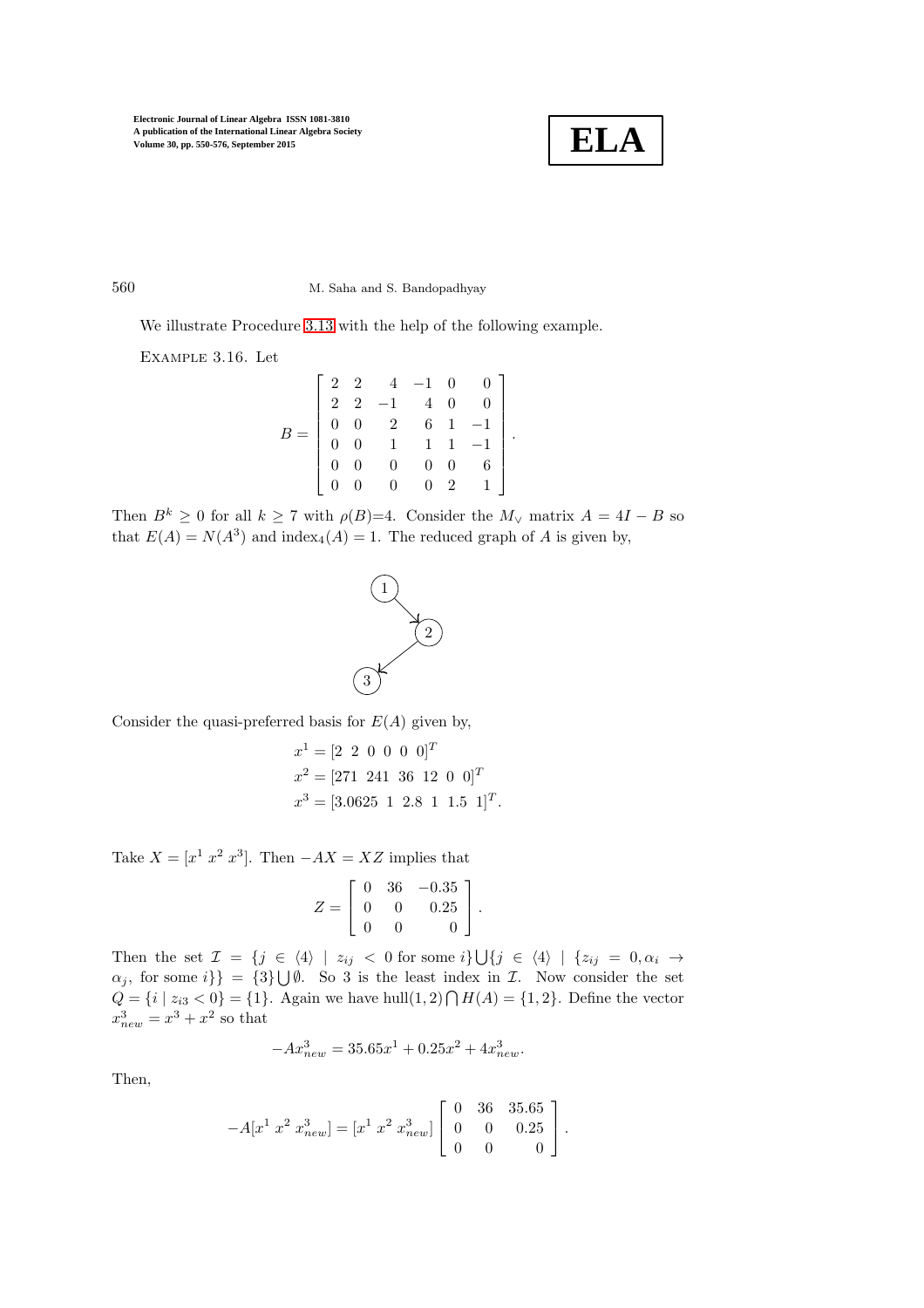**ELA**

Combinatorial Properties of Generalized M-Matrices 561

Thus, we have the preferred basis  $\{x^1, x^2, x^3_{new}\}$  for  $E(A)$  such that if  $X_{final} =$  $[x^1\ x^2\ x_{new}^3]$ , then

$$
-AX_{final} = X_{final} \begin{bmatrix} 0 & 36 & 35.65 \\ 0 & 0 & 0.25 \\ 0 & 0 & 0 \end{bmatrix} := X_{final} Z_{final}.
$$

3.2. Height and level characteristics of  $M_v$ -matrices and well structured graph. Most of following results were obtained by Schneider and Hershkowitz in [\[7,](#page-26-6) [8,](#page-26-5) [4\]](#page-26-9), for the class of singular M-matrices. We try to give independent proofs of each of the results and extend it for the class of  $M_v$ -matrices. This section essentially deals with two different types of characteristics, namely height characteristic and level characteristic and we give some necessary and sufficient conditions for their equality. Later we give a sufficient condition for the reduced graph of an  $M_{\vee}$ -matrix to be well structured.

3.2.1. Height and level characteristics of  $M<sub>√</sub>$ -matrices. We begin this section with some definitions, most of them are taken from [\[8\]](#page-26-5).

DEFINITION 3.17. [\[7,](#page-26-6) [8\]](#page-26-5) Let  $t = \text{index}(A)$ . For  $i \in \langle t \rangle$ , let  $\eta_i(A) = n(A^i)$  $n(A^{i-1})$ . The sequence  $(\eta_1(A), \ldots, \eta_t(A))$  is called the *height (or Weyr) characteristic* of A, and is denoted by  $\eta(A)$ . Normally we write  $\eta_i$  for  $\eta_i(A)$  where no confusion should result.

DEFINITION 3.18. [\[8\]](#page-26-5) Let A be a singular matrix and let  $\text{index}(A) = t$ .

- (i) Let S be a collection of vectors in  $E(A)$ , and let  $\eta_k(S)$  be the number of vectors in S of height k. The *height signature*  $\eta(S)$  of S is defined as the t-tuple  $(\eta_1(S), \ldots, \eta_t(S)).$
- (ii) A basis B for  $E(A)$  is said to be a *height basis* for  $E(A)$  if  $\eta(\mathcal{B}) = \eta(A)$ .

DEFINITION 3.19. [\[8\]](#page-26-5) Let  $A$  be a singular matrix.

- (i) The Seqré characteristic  $i(A)$  of A is defined to be the nonincreasing sequence of sizes of the Jordan blocks of A associated with the eigenvalue 0.
- (ii) A sequence  $(x^1, \ldots, x^s)$  of vectors in  $E(A)$  is said to be a *Jordan chain* for A if  $Ax^i = x^{i-1}$ ,  $i \in \{2, ..., s\}$ , and  $Ax^1 = 0$ . The vector  $x^s$  is called the *top* of the chain  $(x^1, \ldots, x^s)$ .
- (iii) A basis for  $E(A)$  that consists of disjoint Jordan chains for A is said to be a *Jordan basis* for E(A).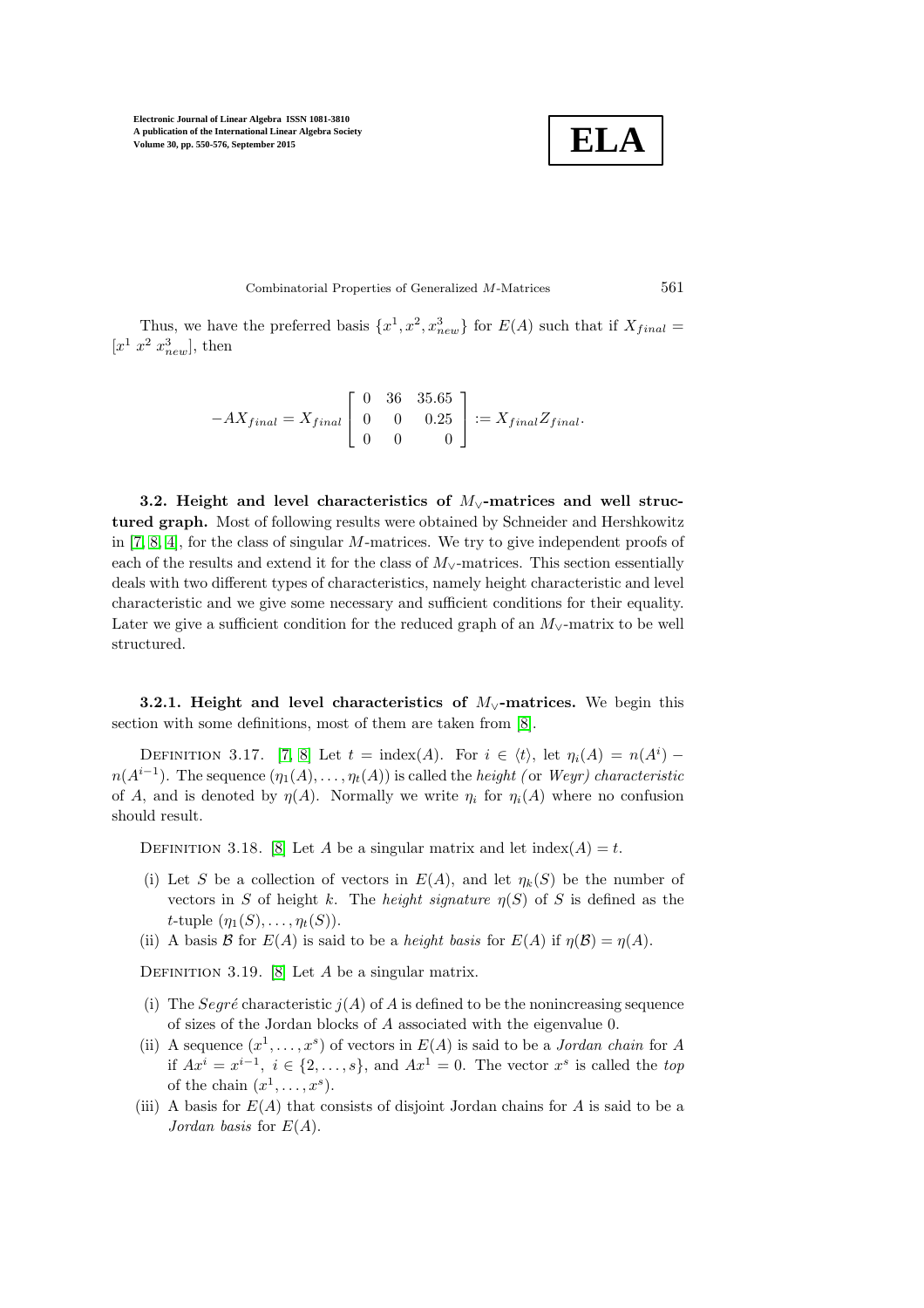

562 M. Saha and S. Bandopadhyay

REMARK 3.20. It is known that  $E(A)$  always has a Jordan basis.

REMARK 3.21. Observe that every Jordan basis for  $A$  is a height basis, but clearly a height basis need not be a Jordan basis.

DEFINITION 3.22. [\[4\]](#page-26-9) Let  $a = (a_1, \ldots, a_r)$  be a nonincreasing sequence of positive integers. Consider the diagram formed by  $r$  columns of stars such that the jth column has  $a_j$  stars. The sequence  $a^*$  *dual to* a is defined to be the sequence of row lengths of the diagram, reordered in a nonincreasing order.

It is well known that the height characteristic and the  $Segr\acute{e}$  characteristic are dual sequences (see [\[13\]](#page-26-10)).

DEFINITION 3.23. [\[8\]](#page-26-5) The cardinality of the *i*th level of  $S(A)$  is denoted by  $\lambda_i(A)$ . If  $S(A)$  has m levels, then the sequence  $(\lambda_1(A), \ldots, \lambda_m(A))$  is called the *level characteristic* of A, and is denoted by  $\lambda(A)$ . Normally we write  $\lambda_i$  for  $\lambda_i(A)$  where no confusion should result.

<span id="page-12-0"></span>Convention 3.24. We will always assume that the level characteristic and the height characteristic of A to be  $(\lambda_1, \ldots, \lambda_m)$  and  $(\eta_1, \ldots, \eta_t)$ , respectively.

REMARK 3.25. [\[9\]](#page-26-2) If  $A = \rho I - B$  is an  $M_v$ -matrix with index $\rho(A) \leq 1$ , then m and  $t$  in Convention [3.24](#page-12-0) are equal.

DEFINITION 3.26. [\[8\]](#page-26-5) Let A be a square matrix.

- (i) Let S be a collection of vectors in  $E(A)$ , and let  $\lambda_k(S)$  be the number of vectors in S of level k. We define the *level signature*  $\lambda(S)$  of S as the m-tuple  $(\lambda_1(S), \ldots, \lambda_m(S)).$
- (ii) A basis B for  $E(A)$  is said to be a *level basis* for  $E(A)$  if  $\lambda(B) = \lambda(A)$ .
- (iii) A basis  $\mathcal{B}$  for  $E(A)$  is said to be a *height-level basis* for  $E(A)$  if  $\mathcal{B}$  is both height and level basis.

DEFINITION 3.27. [\[7\]](#page-26-6) Let A be an  $n \times n$  singular matrix and let  $\mathcal{B} = \{x^1, \ldots, x^q\}$ be a basis for  $E(A)$ . Denote  $X = [x^1 \cdots x^q] \in \mathbb{R}^{n,q}$ . Then there exists a unique matrix  $C \in \mathbb{R}^{q,q}$  such that  $AX = XC$ . This matrix is called the *induced matrix for* A *by*  $\mathcal{B}$ , and is denoted by  $C(A, \mathcal{B})$ .

DEFINITION 3.28. [\[7\]](#page-26-6) Let P be the set of p-tuples of nonnegative integers. P is partially ordered in the following way: If  $a = (a_1, \ldots, a_p)$  and  $b = (b_1, \ldots, b_p)$  are in P, then we define  $a \preccurlyeq b$  if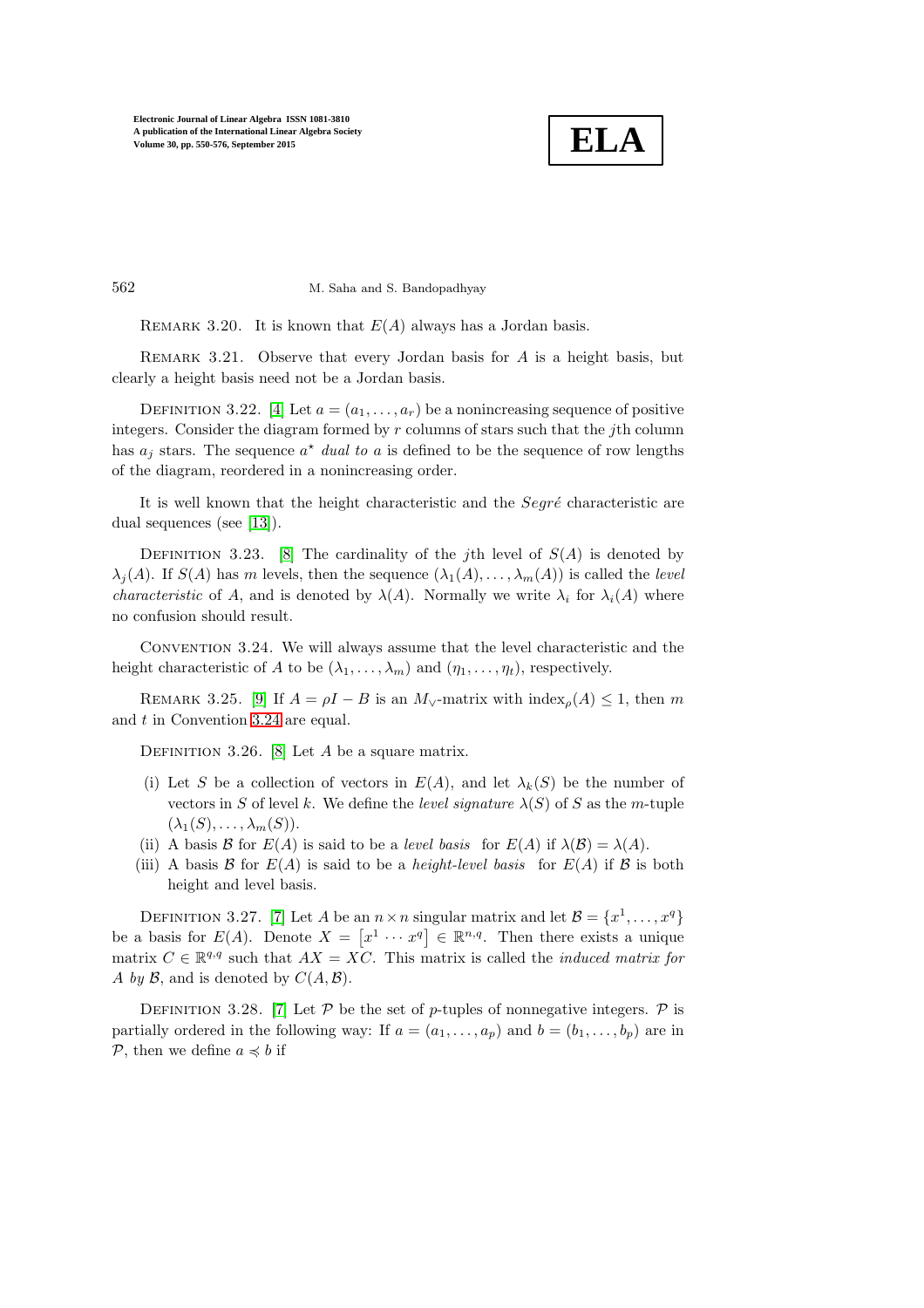

Combinatorial Properties of Generalized M-Matrices 563

$$
\begin{cases}\n\sum_{i=1}^{k} a_i \le \sum_{i=1}^{k} b_i, & k \in \langle p-1 \rangle, \\
\sum_{i=1}^{p} a_i = \sum_{i=1}^{p} b_i.\n\end{cases}
$$

<span id="page-13-4"></span>If  $a \preccurlyeq b$ , then a is said to be majorized by b. If  $a \preccurlyeq b$  and  $a \neq b$ , then it is written as  $a \prec b$ .

REMARK 3.29. Let B be a basis of  $E(A)$ . If  $\eta(\mathcal{B}) = (\eta_1(\mathcal{B}), \ldots, \eta_t(\mathcal{B}))$  is the height signature of B, then for any  $k \in \langle t \rangle$ , B has  $\eta_1(\mathcal{B}) + \cdots + \eta_k(\mathcal{B})$  elements of height at most k, and hence,  $\eta_1(\mathcal{B}) + \cdots + \eta_k(\mathcal{B}) \leq \eta_1 + \cdots + \eta_k$ , so  $\eta(\mathcal{B}) \preccurlyeq \eta(A)$ .

<span id="page-13-0"></span>By a similar argument,  $\lambda(\mathcal{B}) \preccurlyeq \lambda(A)$  for any basis  $\mathcal{B}$  of  $E(A)$ .

Lemma 3.30. [\[7\]](#page-26-6) *Given* A*, let* y *be a linear combination of the* n*-component vectors*  $x^1, \ldots, x^r$ . Then  $\text{level}(y) \leq \max\{\text{level}(x^i) : i \in \langle r \rangle\}.$ 

Lemma 3.31. [\[7\]](#page-26-6) *Given* A*, let* y *be a linear combination of the* n*-component vectors*  $x^1, \ldots, x^r$ . Then height $(y) \leq \max{\text{height}(x^i) : i \in \langle r \rangle}.$ 

LEMMA 3.32. *If*  $\beta$  *is a preferred basis of an*  $M_{\vee}$ *-matrix*  $A = \rho I - B$  *with* index<sub>o</sub>(A) < 1*, then* level( $A^k x$ ) < level(x) – k for all  $x \in \mathcal{B}$  and  $k > 1$ *.* 

*Proof.* Let  $\mathcal{B} = \{x^1, \ldots, x^q\}$ . Since

<span id="page-13-2"></span><span id="page-13-1"></span>
$$
(-1)^k A^k x^i = \sum_{i_1} \sum_{i_2} \cdots \sum_{i_k} c_{i_1 i_2} \cdots c_{i_k i} x^{i_1}, \qquad i_1 \neq \cdots \neq i_k \neq i,
$$

and  $c_{i_1i_2}\cdots c_{i_ki} > 0$  for some  $i_1 \neq \cdots \neq i_k \neq i$  if and only if there is a chain of length k from  $i_1$  to i, so it follows that  $level(x^{i_1}) \leq level(x^{i}) - k$ , for all  $i_1$ . Hence, by Lemma [3.30,](#page-13-0) the result follows.  $\Box$ 

COROLLARY 3.33. For any preferred basis  $\mathcal{B}$  of  $A$ , height(x)  $\leq$  level(x), for all  $x \in \mathcal{B}$ .

<span id="page-13-3"></span>*Proof.* The proof follows by Lemma [3.32.](#page-13-1)  $\Box$ 

LEMMA 3.34. Let A be any  $M_{\vee}$ -matrix with  $\text{index}_{\rho}(A) \leq 1$  and  $x \in E(A)$ . Then height(x)  $\leq$  level(x).

*Proof.* If  $\mathcal{B} = \{x^1, \ldots, x^q\}$  be a preferred basis for A, then  $x = \sum_{i=1}^q$  $i=1$  $c_i x^i$  for some c<sub>i</sub>'s. Let  $Q = \{i \mid c_i \neq 0\}$ . Then clearly,  $l = \text{level}(x) = \max\{\text{level}(x^i) \mid i \in \text{top}(Q)\}.$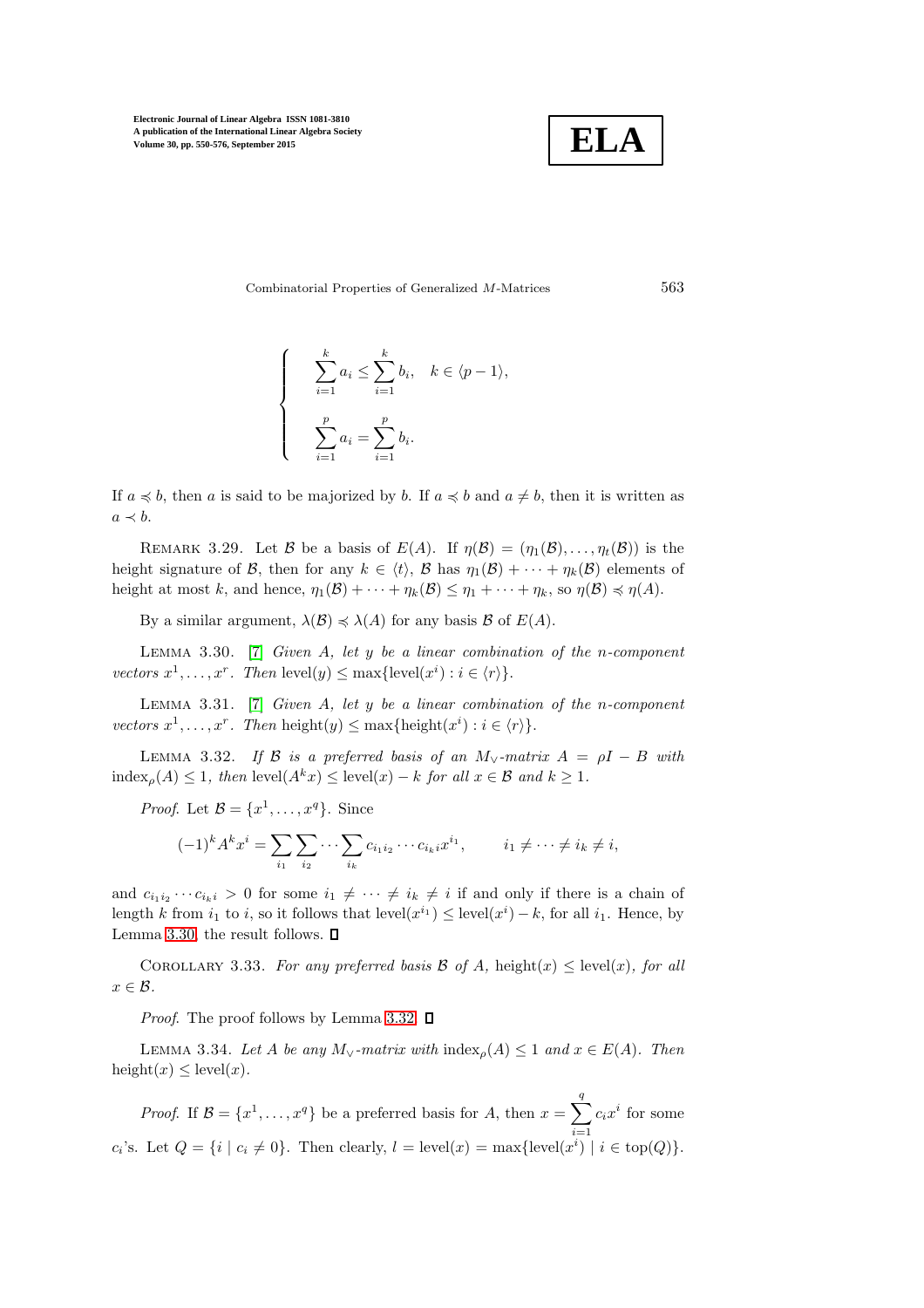<span id="page-14-2"></span>**ELA**

564 M. Saha and S. Bandopadhyay

From Corollary [3.33,](#page-13-2) it follows that for all  $i \in Q$ , height $(x^{i}) \leq$  level $(x^{i}) \leq l$ , or  $A^l x^i = 0$ . So it follows that  $A^l x = 0$  and therefore, height $(x) \leq l = \text{level}(x)$ .

REMARK 3.35. From Lemma [3.34](#page-13-3) we can easily conclude that if A is any  $M_{\vee}$ matrix with index<sub> $\rho(A) \leq 1$ </sub> and  $\beta$  is any basis for  $E(A)$  then  $\lambda(\beta) \leq \eta(\beta)$ .

REMARK 3.36. If A is any  $M_{\vee}$ - matrix with index<sub>ρ</sub>(A)  $\leq$  1 then from Lemma [3.30](#page-13-0) then the set  $\Lambda_k(A)$  consisting of all vectors in  $E(A)$ , with level less than or equal to k form a vector space and in view of Lemma [3.34,](#page-13-3)  $\Lambda_k(A) \subseteq N(A^k)$ , hence  $\lambda(A) \preccurlyeq \eta(A)$ .

<span id="page-14-0"></span>LEMMA 3.37. Let  $A = \rho I - B$  be an  $M_{\vee}$ -matrix with index<sub>p</sub>(A) ≤ 1. Then for *any nonnegative vector* x *in*  $E(A)$ , height(x) = level(x).

*Proof.* It suffices to show that  $level(x) \leq height(x)$ . Let  $\{x^1, \ldots, x^q\}$  be a preferred basis for  $E(A)$ . Then  $x = \sum_{n=1}^{q}$  $i=1$  $c_i x^i$  for some scalars  $c_i$ , and  $l = \text{level}(x) =$  $\max{\{\text{level}(x^i) \mid i \in \text{top}(Q)\}\text{, where } Q \text{ is as defined in Lemma 3.34. Clearly since } x \text{ is } Q.$  $\max{\{\text{level}(x^i) \mid i \in \text{top}(Q)\}\text{, where } Q \text{ is as defined in Lemma 3.34. Clearly since } x \text{ is } Q.$  $\max{\{\text{level}(x^i) \mid i \in \text{top}(Q)\}\text{, where } Q \text{ is as defined in Lemma 3.34. Clearly since } x \text{ is } Q.$ nonnegative, for any  $i \in \text{top}(Q)$ ,  $c_i > 0$ . In view of the above argument it is enough to show  $A^{l-1}x \neq 0$ .

If  $-Ax^i = \sum_{i=1}^q$  $k=1$  $c_{ki}x^k$  where the  $c_{ki}$ 's are as in the definition of a preferred basis, then

<span id="page-14-1"></span>
$$
(-1)^{l-1}A^{l-1}x = (-1)^{l-1}\left(\sum_{i\in Q}c_iA^{l-1}x^i\right).
$$

From Lemma [3.34,](#page-13-3) height $(x) \leq level(x)$ , and hence, it follows that

$$
(-1)^{l-1} \left( \sum_{i \in Q} c_i A^{l-1} x^i \right) = (-1)^{l-1} \sum_{\substack{i \in Q \\ \text{level}(x^i) = l}} c_i A^{l-1} x^i
$$

$$
= \sum_{i_1} \sum_{i_2} \cdots \sum_{\substack{i_{l-1} \\ \text{level}(x^i) = l}} c_{i_1 i_2} \cdots c_{i_{l-1} i} c_i x^{i_1}.
$$

Since for every  $i \in Q$  with level $(x^i) = l, c_i > 0$  and there is a sequence of distinct indices  $i_i, i_2, \ldots, i_{l-1}$  such that  $c_{i_1 i_2} \cdots c_{i_{l-1} i} > 0$ , so it follows that  $A^{l-1} x \neq 0$ .

REMARK 3.38. From Lemma [3.37](#page-14-0) it is clear that for any nonnegative level basis of  $E(A)$  and in particular for a preferred basis  $\mathcal B$  of  $E(A)$ ,  $\eta(\mathcal B) = \lambda(\mathcal B) = \lambda(A)$ .

REMARK 3.39. If B is a nonnegative height basis, then  $\eta(\mathcal{B}) = \lambda(\mathcal{B}) = \eta(A)$  and, this together with Remark [3.38](#page-14-1) and Remark [3.29](#page-13-4) imply that  $\eta(\mathcal{B}) = \lambda(\mathcal{B}) = \eta(A)$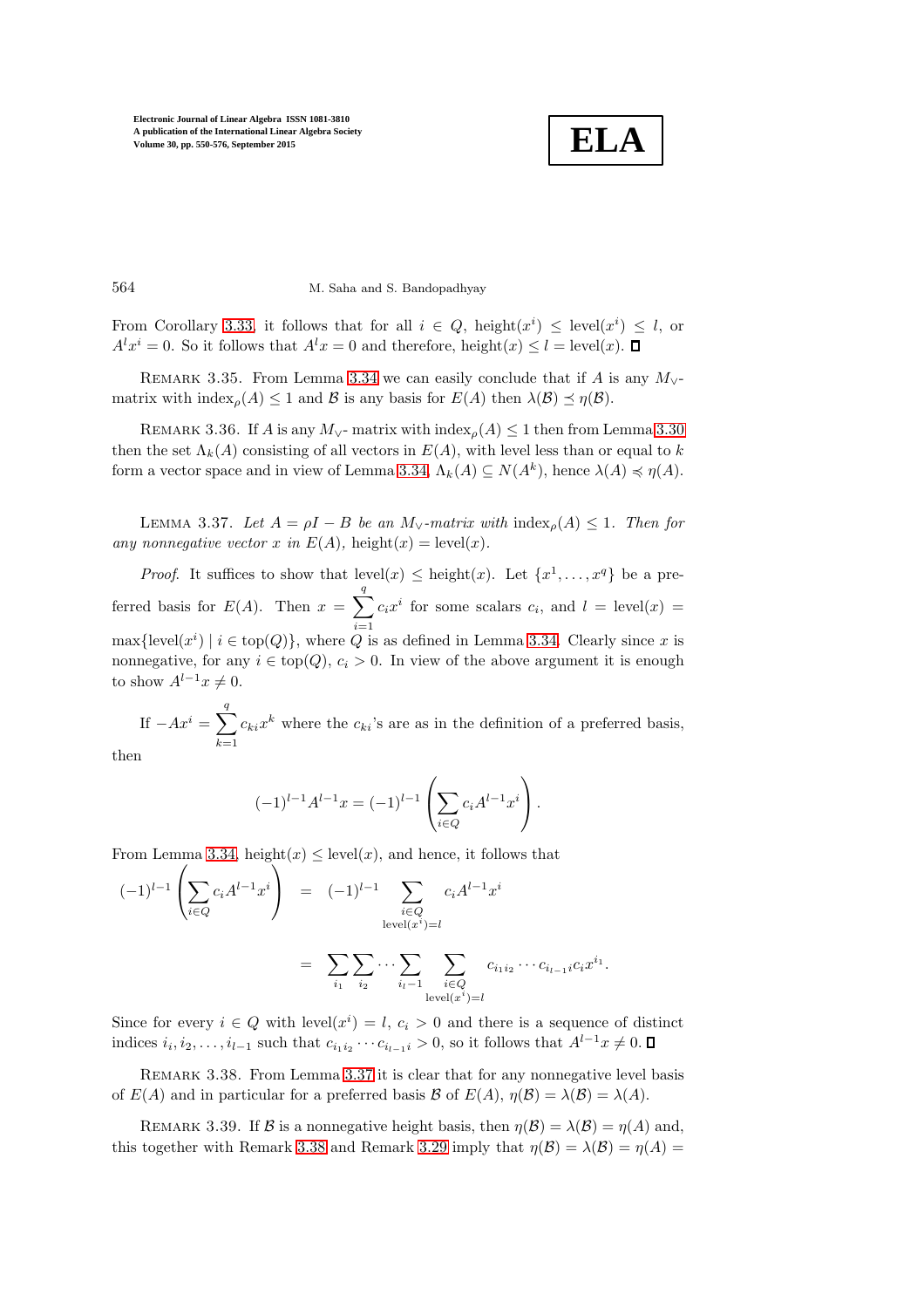**ELA**

#### Combinatorial Properties of Generalized M-Matrices 565

 $\lambda(A)$ . Hence,  $\beta$  is also a level basis.

In [\[9\]](#page-26-2), it was shown that the level characteristic of an eventually nonnegative matrix B with index( $B$ )  $\leq$  1 is majorized by the height characteristic which implies that the level characteristic of an  $M_{\vee}$ -matrix  $A = \rho I - B$  with  $\text{index}_{\rho}(A) \leq 1$ , is majorized by the height characteristic. Motivated by the necessary and sufficient conditions obtained by Schneider and Hershkowitz in [\[7\]](#page-26-6) for the equality of these two characteristics for singular M-matrices, we independently try to obtain similar conditions for the equality of these two characteristics for the class of  $M_{\vee}$ -matrices.

THEOREM 3.40. Let A be an  $M_{\vee}$ -matrix with  $\text{index}_{\rho}(A) \leq 1$ . Then the following *are equivalent:*

- (i)  $\eta(A) = \lambda(A)$ .
- (ii) *For all*  $x \in E(A)$ , height $(x) = \text{level}(x)$ .
- (iii) *For every basis*  $\mathcal{B}$  *of*  $E(A)$ *, we have* height(x) = level(x) *for all*  $x \in \mathcal{B}$ *.*
- (iv) *For some height basis*  $\mathcal{B}$  *of*  $E(A)$ *, we have* height(x) = level(x) *for all*  $x \in \mathcal{B}$ *.*
- (v) *Every height basis for* A *is a level basis for* A*.*
- (vi) *Every level basis for* A *is a height basis for* A*.*
- (vii) *Some preferred basis for* A *is a height basis for* A*.*
- (viii) *There exists a nonnegative height-level basis for* A*.*
- (ix) *There is a nonnegative height basis for* A*.*
- (x) For all  $j \in \langle t \rangle$ , there exists a nonnegative basis for  $N(A^j)$ .
- (xi) For every level basis  $\mathcal{B}$  for  $A$  with induced matrix  $C = C(A, \mathcal{B})$ , the block  $C_{k-1,k}$  *has full column rank for all*  $k \in \langle t \rangle$ *.*
- (xii) *There exists a level basis*  $\mathcal{B}$  *for*  $A$  *with induced matrix*  $C = C(A, \mathcal{B})$ *, such that for all*  $k \in \langle t \rangle$  *the block*  $C_{k-1,k}$  *has full column rank.*

*Proof.*

- (i)  $\Rightarrow$  (ii) : Condition (i) implies that for any k, dim( $\Lambda_k(A)$ ) =  $\lambda_1 + \cdots + \lambda_k = \eta_1 + \cdots$  $\cdots + \eta_k = \dim(N(A^k))$ . So from Remark [3.36,](#page-14-2) it follows that  $\Lambda_k(A) = N(A^k)$ and hence (ii) follows.
- $(ii) \Rightarrow (iii) \Rightarrow (iv) : Obvious.$
- $(iv) \Rightarrow (v) : By assumption we have a height basis  $\beta$  such that for each  $x \in \beta$ ,$ height(x) = level(x), hence it follows that  $\eta(A) = \eta(B) = \lambda(B)$ . Since  $\lambda(B) \preccurlyeq$  $\lambda(A)$  from Remark [3.29,](#page-13-4) and  $\eta(A) \geq \lambda(A)$ , it follows that  $\eta(A) = \lambda(A)$  and hence (i) and (iii) hold.

If B' is any height basis, then (iii) and (i) imply  $\lambda(\mathcal{B}') = \eta(\mathcal{B}') = \eta(A) = \lambda(A)$ . Thus,  $\mathcal{B}'$  is a level basis.

 $(v) \Rightarrow (vi) :$  Consider a Jordan basis B for  $E(A)$  derived from the set  $T = \{y^1, \ldots, y^{\bar{t}}\}$ and let max{height $(y^k)$  |  $k \in \langle \bar{t} \rangle$ } = l. Since A is an M<sub>∨</sub>-matrix with  $\text{index}_{\rho}(A) \leq 1$ ,  $\text{index}(A)$  is equal to the length of the longest chain in A

<span id="page-15-0"></span>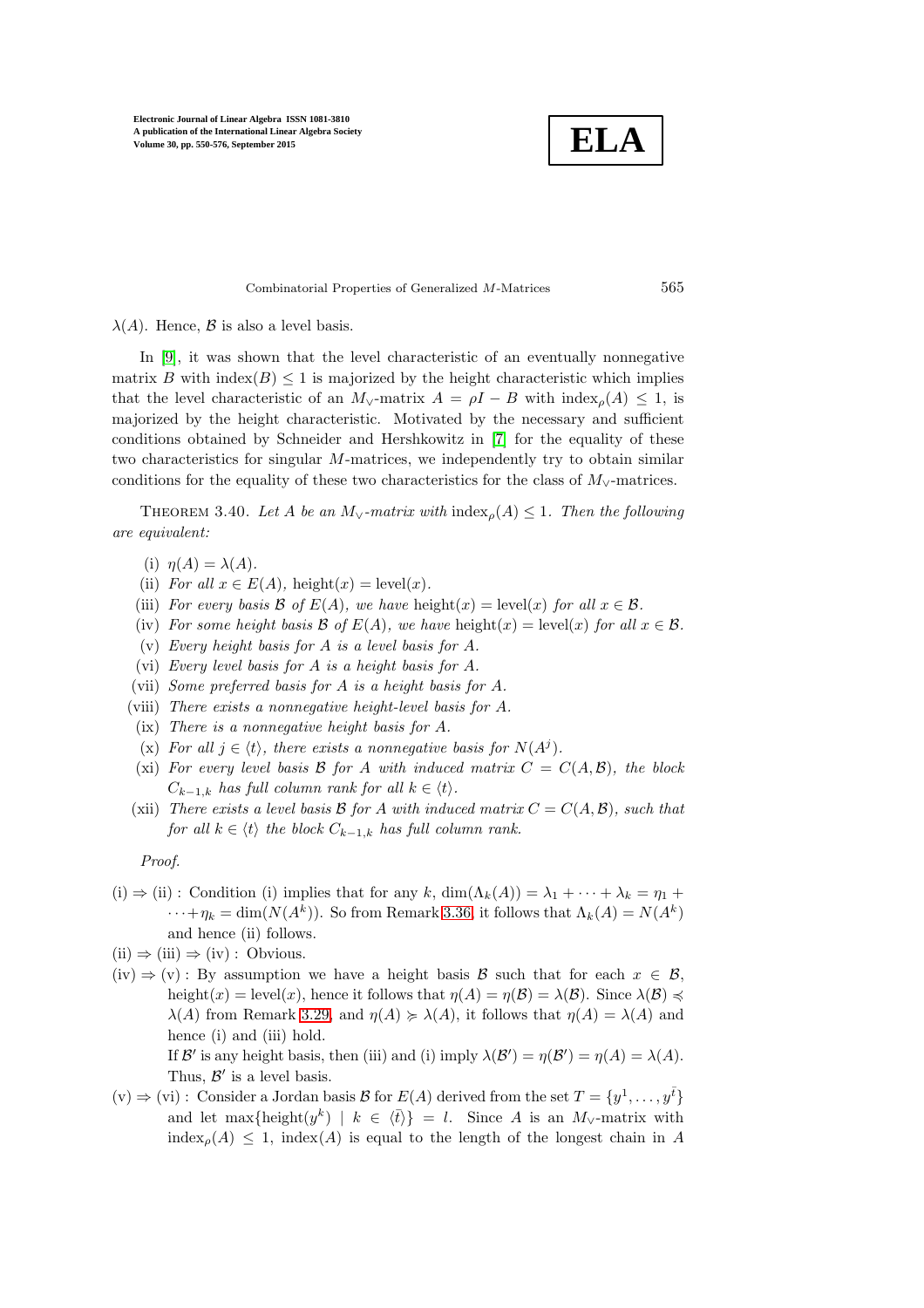**ELA**

566 M. Saha and S. Bandopadhyay

and it follows that max $\{\text{level}(y_k) \mid k \in \langle \bar{t} \rangle\} = l.$ 

Since B is a height basis,  $\eta(\mathcal{B}) = \eta(A)$ . Thus, by assumption,  $\lambda(\mathcal{B}) = \lambda(A)$ . Also for any basis  $\mathcal{B}', \lambda(\mathcal{B}') \preccurlyeq \eta(\mathcal{B}') \preccurlyeq \eta(A)$  and  $\lambda(\mathcal{B}') = \lambda(A) \preccurlyeq \eta(A)$  if it is a level basis, then to show that every level basis is a height basis, it is enough to show  $\eta(A) = \lambda(A)$  or  $\eta(B) = \lambda(B)$ .

For any  $y^i$  for which height $(y^i) = \text{level}(y^i)$ , height $(A^k y^i) = \text{height}(y^i) - k =$  $\text{level}(y^i) - k \ge \text{level}(A^k y^i)$ . It follows that  $\text{height}(A^k y^i) = \text{level}(A^k y^i)$  for any  $k \leq$  height $(y<sup>i</sup>)$ . Then for  $y<sup>i</sup>$  with height $(y<sup>i</sup>) = l$ , height $(A<sup>k</sup>y<sup>i</sup>) =$  level $(A<sup>k</sup>y<sup>i</sup>)$ for any  $k \leq l$ . From the above argument it follows that if  $\lambda(\mathcal{B}) \neq \eta(\mathcal{B})$ , then there exists a  $y^i \in T$  with height $(y^i) < l$  such that height $(y^i) <$  level $(y^i)$ . Let height $(y^i) = s$  and level $(y^i) = p$ . Consider any  $y^j \in T$  with height $(y^j) = l$ level $(y^{j})$ . Then there exists an r such that height $(A^{r}y^{j}) =$  height $(y^{i}) = s$ . Consider the element  $z = y^i + A^r y^j$ , and the new basis  $\overline{B}$  obtained from B by replacing  $A^r y^j$  with z. Since B is a height basis, the new basis  $\overline{B}$  so constructed will also be a height basis and since  $level(A<sup>r</sup>y<sup>j</sup>) = height(A<sup>r</sup>y<sup>j</sup>) =$ s, so level(z) = p > s. Hence,  $\lambda(\overline{B}) \prec \lambda(B) = \lambda(A)$  which contradicts the assumption that every height basis is a level basis. So for any  $y^i \in T$ , height $(y^i)$  = level $(y^i)$  which implies  $\eta(\mathcal{B}) = \lambda(\mathcal{B})$ .

- $(vi) \Rightarrow (vii) \& (vii) \Rightarrow (viii)$ : Follow from the fact that every preferred basis is a level basis.
- $(viii) \Rightarrow (ix) : Obvious.$
- $(ix) \Rightarrow (x)$ : Let B be a nonnegative height basis for A. Then  $\eta(B) = \eta(A)$  $(\eta_1, \ldots, \eta_p)$ . Thus, for any  $j \in \langle p \rangle$ , there are  $\eta_1 + \cdots + \eta_j$  elements in B of height at most j and since  $\dim(N(A^j)) = \eta_1 + \cdots + \eta_j$ , these elements will form a nonnegative basis for  $N(A<sup>j</sup>)$ .

 $(x) \Rightarrow (xi)$ : Suppose that for each  $j \in \langle p \rangle$ , there exists a nonnegative basis for  $N(A^j)$ . Let  $\mathcal B$  be a level basis for A with the induced matrix  $C = C(A, \mathcal B)$ . To show that for all  $k$ ,  $C_{k-1,k}$  has full column rank.

Suppose that there is a k such that  $C_{k-1,k}$  does not have full column rank and we assume that  $k$  is the least of such indices. We have,

<span id="page-16-0"></span>
$$
(3.3) \quad A[X^{(1)} \cdots X^{(t)}] = [X^{(1)} \cdots X^{(t)}] \begin{bmatrix} 0 & C_{12} & C_{13} & \cdots & C_{1t} \\ & 0 & C_{23} & \cdots & C_{2t} \\ & & 0 & \cdots & \vdots \\ & & & \ddots & C_{t-1,t} \\ & & & & 0 \end{bmatrix}
$$

with  $X^{(i)} = [x_1^i \cdots x_{\lambda_i}^i]$  in which the columns give the elements of  $\beta$  having  $level i.$ 

Since  $C_{k-1,k} = [C_1^{k-1,k} \cdots C_{\lambda_k}^{k-1,k}]$  does not have full column rank, so there is a column say  $C_j^{k-1,k}$  in  $C_{k-1,k}$  which is a linear combination of its preceding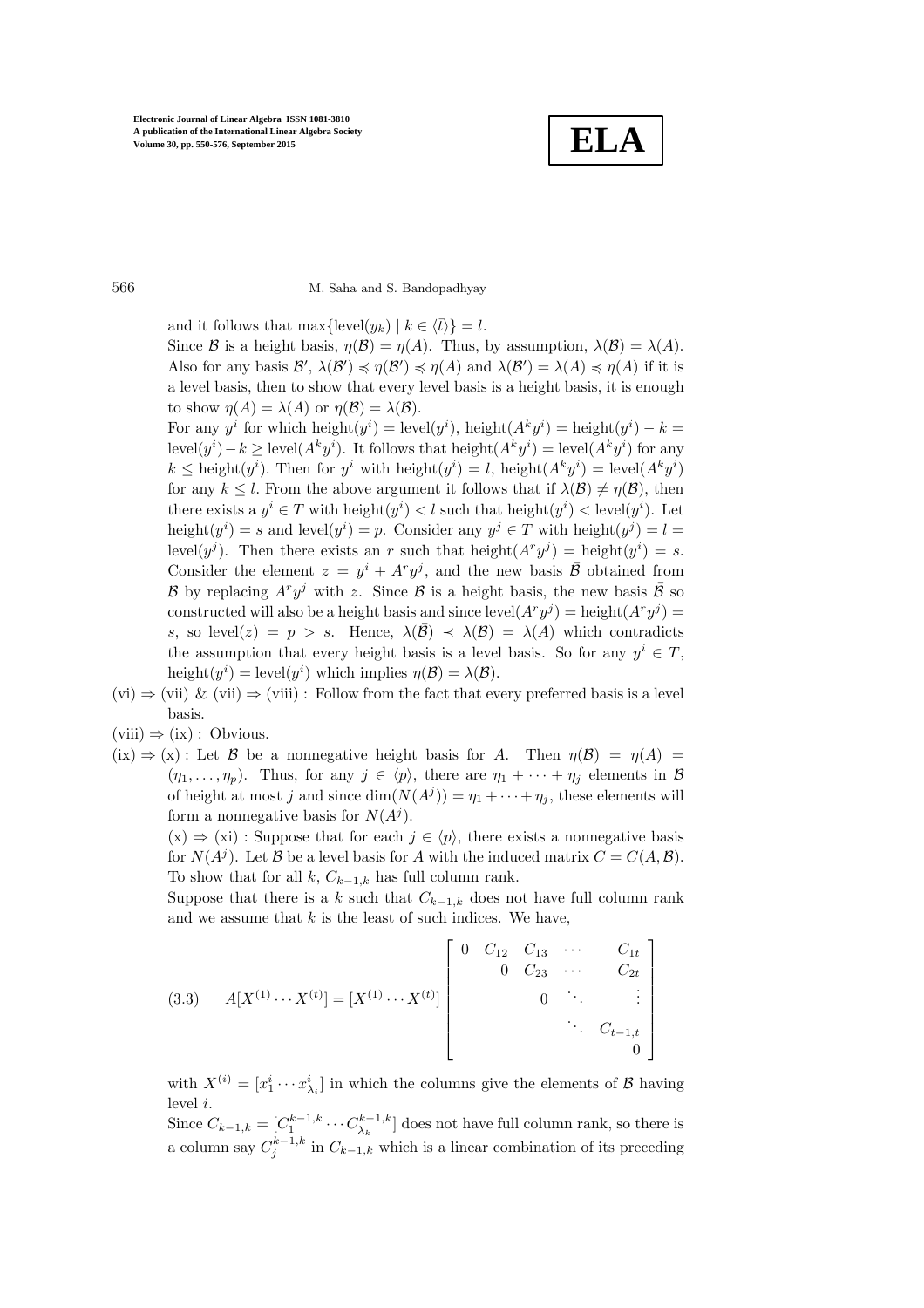**ELA**

Combinatorial Properties of Generalized M-Matrices 567

columns. Since every column of  $C_{k-1,k}$  is a nonzero vector, there exists scalars  $\beta_1, \ldots, \beta_{j-1}$ , not all zeros, such that  $C_j^{k-1,k} = \sum$  $j-1$  $r=1$  $\beta_r C_r^{k-1,k}$ . Then from equation [\(3.3\)](#page-16-0), for  $r = 1, \ldots, j - 1$  we have,

$$
Ax_r^k = X^{(1)}C_r^{1,k} + X^{(2)}C_r^{2,k} + \cdots + X^{(k-1)}C_r^{k-1,k},
$$

and

$$
Ax_j^k = X^{(1)}C_j^{1,k} + X^{(2)}C_j^{2,k} + \dots + X^{(k-1)}\left(\sum_{r=1}^{j-1} \beta_r C_r^{k-1,k}\right).
$$

If  $z=x_j^k-\sum$  $j-1$  $r=1$  $\beta_r x_r^k$ , then it follows that height(z)  $\leq k-1$ . Let height(z) = h.

Then by assumption  $N(A^h)$  has a nonnegative basis, say,  $\{y^1, \ldots, y^m\}$  and let  $z = d_1y^1 + \cdots + d_my^m$  for some scalars  $d_i$ . If level $(z) = l$ , then since  $\mathrm{level}(y^i) = \mathrm{height}(y^i) \leq h$ , so  $l \leq h < k$ . Construct a new basis  $\tilde{\mathcal{B}}$  from  $\mathcal{B}$  by replacing  $x_j^k$  with z in  $\mathcal{B}$ . Then  $\lambda_i(\tilde{\mathcal{B}}) = \lambda_i$  for all  $i \notin \{l, k\}; \lambda_l(\tilde{\mathcal{B}}) = \lambda_l + 1;$  $\lambda_k(\tilde{\mathcal{B}}) = \lambda_k - 1$ . Hence, it follows that  $\lambda(\tilde{\mathcal{B}}) \succ \lambda(A)$ , which is a contradiction. Thus, (xii) holds.

 $(xi) \Rightarrow (xii) : Obvious.$ 

 $(xii) \Rightarrow (i)$ : Let there exist a level basis B for A with the induced matrix  $C = C(A, \mathcal{B})$ such that for all  $k \in \langle t \rangle$  the block  $C_{k-1,k}$  has full column rank. We show that  $\lambda(A) = \eta(A).$ 

From equation [\(3.3\)](#page-16-0), we have  $A^{k-1}X^{(k)} = X^{(1)}C_{12}C_{23}\cdots C_{k-1,k}$ . Since  $C_{j-1,j}$ 's are of full column rank, height $(x_i^k) = k$  for all  $i \in \langle \lambda_k \rangle$ . Hence, we have height(x) = level(x) for all  $x \in \mathcal{B}$  and,  $\eta(\mathcal{B}) = \lambda(\mathcal{B}) = \lambda(A)$ .

If  $\eta(A)$  ≻  $\lambda(A)$  then there exists a k for which  $\lambda_k > \eta_k$ . Since  $A^{k-1}X^{(k)} =$  $X^{(1)}C_{12}C_{23}\cdots C_{k-1,k}$  and each of the matrices  $X^{(1)}, C_{12}, C_{23}, \ldots, C_{k-1,k}$  is of full column rank, rank $(A^{k-1}X^{(k)}) = \lambda_k(\mathcal{B}) = \lambda_k$ , which is equal to the number of columns in  $X^{(k)}$ . Hence, no linear combination of the columns in  $X^{(k)}$  can belong to  $N(A^{k-1})$ . Also since  $A^k X^{(k)}$  is the 0 matrix,  $\eta_k =$  $n(A^k) - n(A^{k-1}) \geq \lambda_k$ , which is a contradiction. Hence, it follows that  $\eta(A) = \lambda(A)$ .  $\Box$ 

THEOREM 3.41. Let A be an  $M_{\vee}$ -matrix with  $\text{index}_{\rho}(A) \leq 1$ . Then  $\eta(A) = \lambda(A)$ *if and only if there exists a nonnegative Jordan basis for* −A*.*

*Proof.* Since every nonnegative Jordan basis for  $-A$  is a nonnegative height basis for A, the 'if' part follows from Theorem  $3.40(ix)$ .

The 'only if' part can be obtained by proceeding as in Theorem 6.10 of [\[7\]](#page-26-6).  $\square$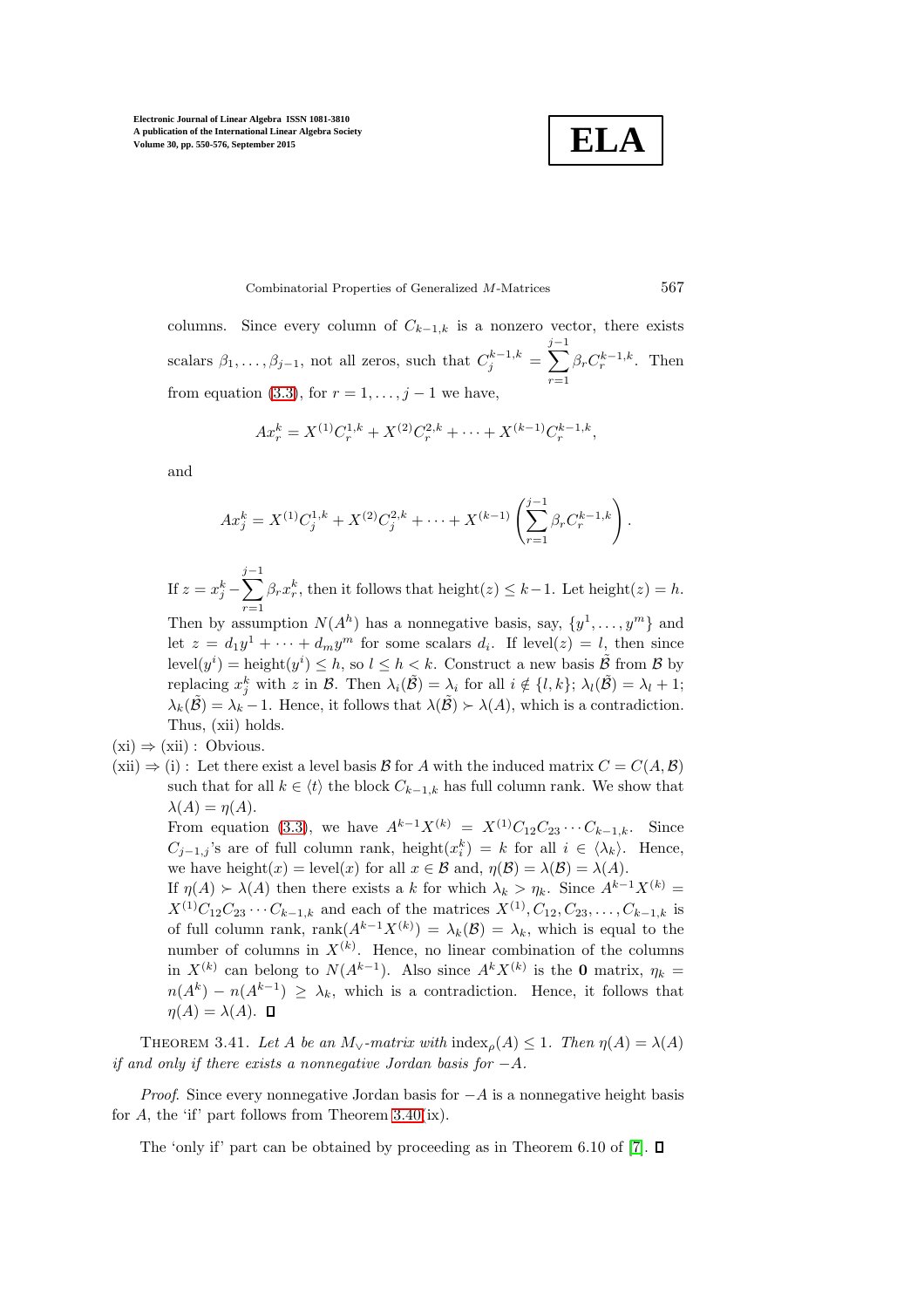<span id="page-18-0"></span>

568 M. Saha and S. Bandopadhyay

We next consider two extreme cases: (i) Each path in  $R(A)$  has at most one singular vertex, (ii) all singular vertices lie on a single path.

Theorem 3.42. [\[12\]](#page-26-11) *Let* A *be an* M*-matrix. Then the following are equivalent:*

- (i) The Segré characteristic of A is  $(1, 1, \ldots, 1)$ .
- <span id="page-18-1"></span>(ii) *The level characteristic of* A *is* (t)*.*

Theorem 3.43. [\[12\]](#page-26-11) *Let* A *be an* M*-matrix. Then the following are equivalent:*

- (*i*) The Segré characteristic of A is  $(t)$ .
- (*ii*) The level characteristic of A is  $(1, 1, \ldots, 1)$ .

Theorems [3.42](#page-18-0) and [3.43](#page-18-1) are also true for an  $M_{\vee}$ -matrix A with index<sub>*o*</sub>(A) < 1, due to Theorem [3.5](#page-5-3) and Lemma [3.6.](#page-5-6)

REMARK 3.44. Let A be an  $M_v$ -matrix with  $\text{index}_{\rho}(A) \leq 1$ . Then in Theorem [3.42](#page-18-0) since 0 is a simple eigenvalue of every singular block in the Frobenius normal form of  $A$ ,  $t$  is the algebraic multiplicity of 0. Also, the number of 1's in the Segré characteristic in Theorem [3.42](#page-18-0) is  $t$ . Therefore, Theorem 3.42 states that in the extreme case (i) we have that  $\lambda(A) = j(A)^* = \eta(A)$ .

Similarly for the other extreme case (ii), considered in Theorem [3.43,](#page-18-1)  $\lambda(A) = j(A)^* = j(A)$  $\eta(A)$ .

The following examples show that the results in Theorem [3.42](#page-18-0) and Theorem [3.43](#page-18-1) need not be true for an  $M_v$ -matrix A having index<sub>p</sub>(A) > 1.

EXAMPLE 3.45. Consider the  $M_v$ -matrix

$$
A = 4I - B = 4I - \left[\begin{array}{rrrrr} 2 & 2 & 1 & 1 & 0 & 0 \\ 2 & 2 & 1 & 1 & 0 & 0 \\ \hline 0 & 0 & 1 & 1 & 1 & -1 \\ 0 & 0 & 1 & 1 & -1 & 1 \\ \hline 0 & 0 & 0 & 0 & 2 & 2 \\ 0 & 0 & 0 & 0 & 2 & 2 \end{array}\right].
$$

Clearly A has index<sub>4</sub>(A) = 2 > 1; t = 2 and A is in Frobenius normal form having irreducible diagonal blocks  $A_{11}, A_{22}, A_{33}$  so that the singular vertices in  $R(A)$  are 1 and 3. Segré *characteristic* is  $(1, 1)$  since it has two Jordan blocks of size 1 corresponding to the eigenvalue 0, whereas *level characteristic* is (1, 1).

EXAMPLE 3.46. Consider the  $M_v$  matrix A given by,

$$
A = 4I - B = 4I - \begin{bmatrix} 2 & 2 & 0.5 & 0.5 \\ 2 & 2 & 0.5 & 0.5 \\ 1 & -1 & 2 & 2 \\ -1 & 1 & 2 & 2 \end{bmatrix}.
$$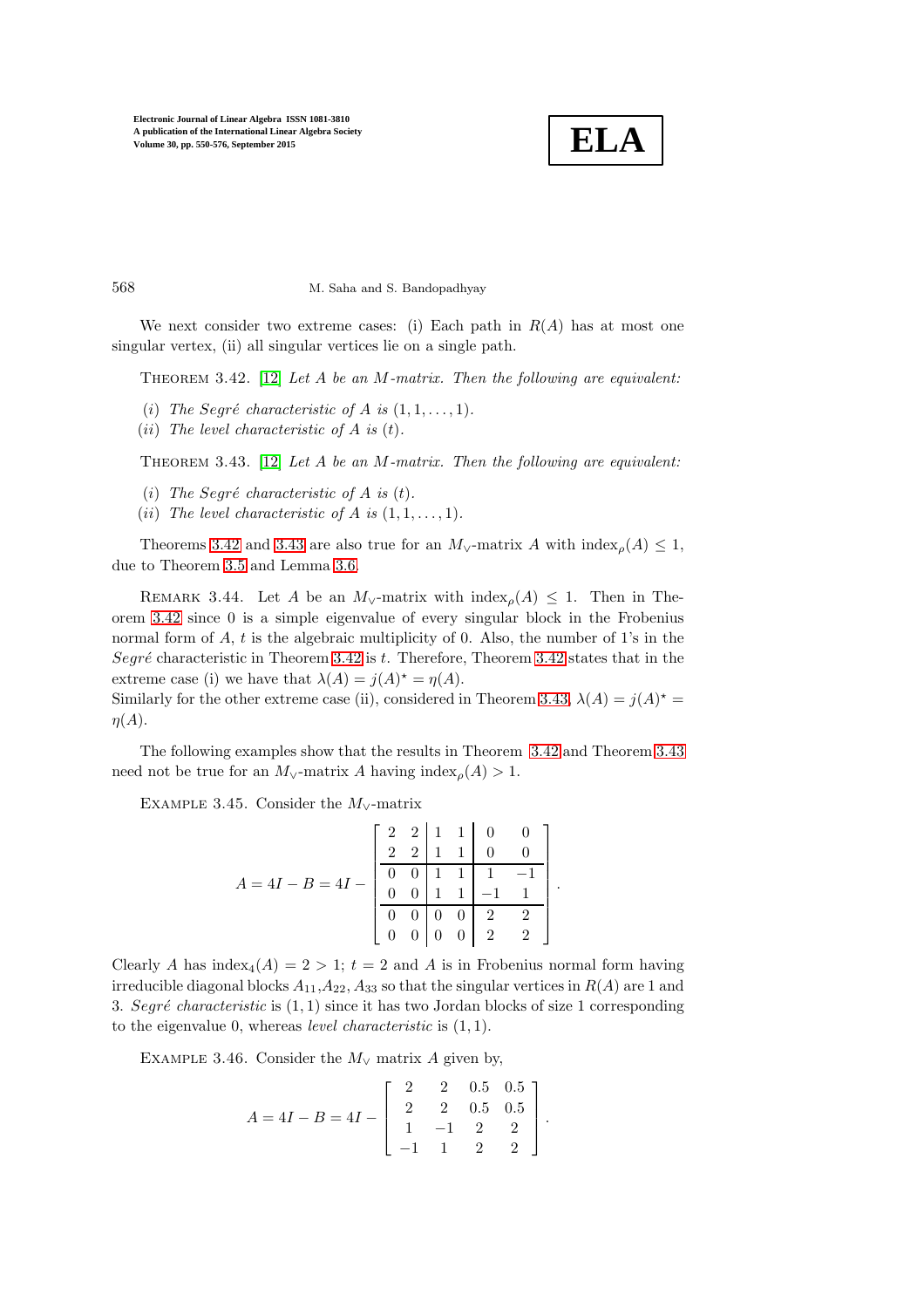

Combinatorial Properties of Generalized M-Matrices 569

Then A has index<sub>4</sub> $(A) = 2 > 1$ . Since A has only one Jordan block corresponding to 0 of size 2, and it has only one irreducible block, the matrix itself, so *Segré characteristic* of A is  $j(A) = (2)$  and, *level characteristic* is  $\lambda(A) = (1)$ .

3.2.2. Hall condition and well structured graphs. In this section, we show with the help of the Hall Marriage condition that the reduced graph of a singular  $M_{\vee}$ -matrix with index<sub>p</sub>(A) ≤ 1 is a well structured graph.

We first state Hall's theorem essentially as it is found in [\[2\]](#page-26-12).

THEOREM 3.47. [\[2\]](#page-26-12) Let  $E_1, \ldots, E_h$  be subsets of a given set E. Then the following *are equivalent:*

(i) *We have,*

<span id="page-19-0"></span>(3.4) 
$$
\left|\bigcup_{i\in\alpha}E_i\right| \geq |\alpha|, \quad \text{for all } \alpha\subseteq\langle h\rangle.
$$

(ii) *There exist distinct elements*  $e_1, \ldots, e_h$  *of* E *such that*  $e_i \in E_i$ ,  $i \in \langle h \rangle$ *.* 

Condition [\(3.4\)](#page-19-0) is often referred to as the Hall Marriage condition.

DEFINITION 3.48. [\[8\]](#page-26-5) Let S be an acyclic graph. A chain  $(i_1, \ldots, i_m)$  is called an *anchored chain* if the level of  $i_k$  is  $k, k \in \langle m \rangle$ .

DEFINITION 3.49. [\[8\]](#page-26-5) Let S be an acyclic graph.

- (i) A set  $\kappa$  of chains in S is said to be a *chain decomposition* of S if each vertex of S belongs to exactly one chain in  $\kappa$ .
- (ii) A chain decomposition  $\kappa$  of S is said to be an *anchored chain decomposition* of S if every chain in  $\kappa$  is anchored.
- (iii) S is said to be *well structured* if there exists an anchored chain decomposition of S.

<span id="page-19-1"></span>The following result is due to [\[8\]](#page-26-5).

THEOREM 3.50. [\[8\]](#page-26-5) Let S be an acyclic graph with levels  $L_1, \ldots, L_t$ . Then the *following are equivalent:*

- (i) The sets  $E_i = \text{below}(i) \bigcap L_k$ ,  $i \in L_{k+1}$ , satisfy the Hall Marriage Condition *for all*  $k \in \langle t - 1 \rangle$ *.*
- (ii) S *is well structured.*

In the next theorem we show that the reduced graph of certain  $M_{\vee}$ -matrices is well structured.

THEOREM 3.51. Let A be an  $M_{\vee}$ -matrix with index<sub>o</sub>(A)  $\leq$  1. If  $\eta(A) = \lambda(A)$ ,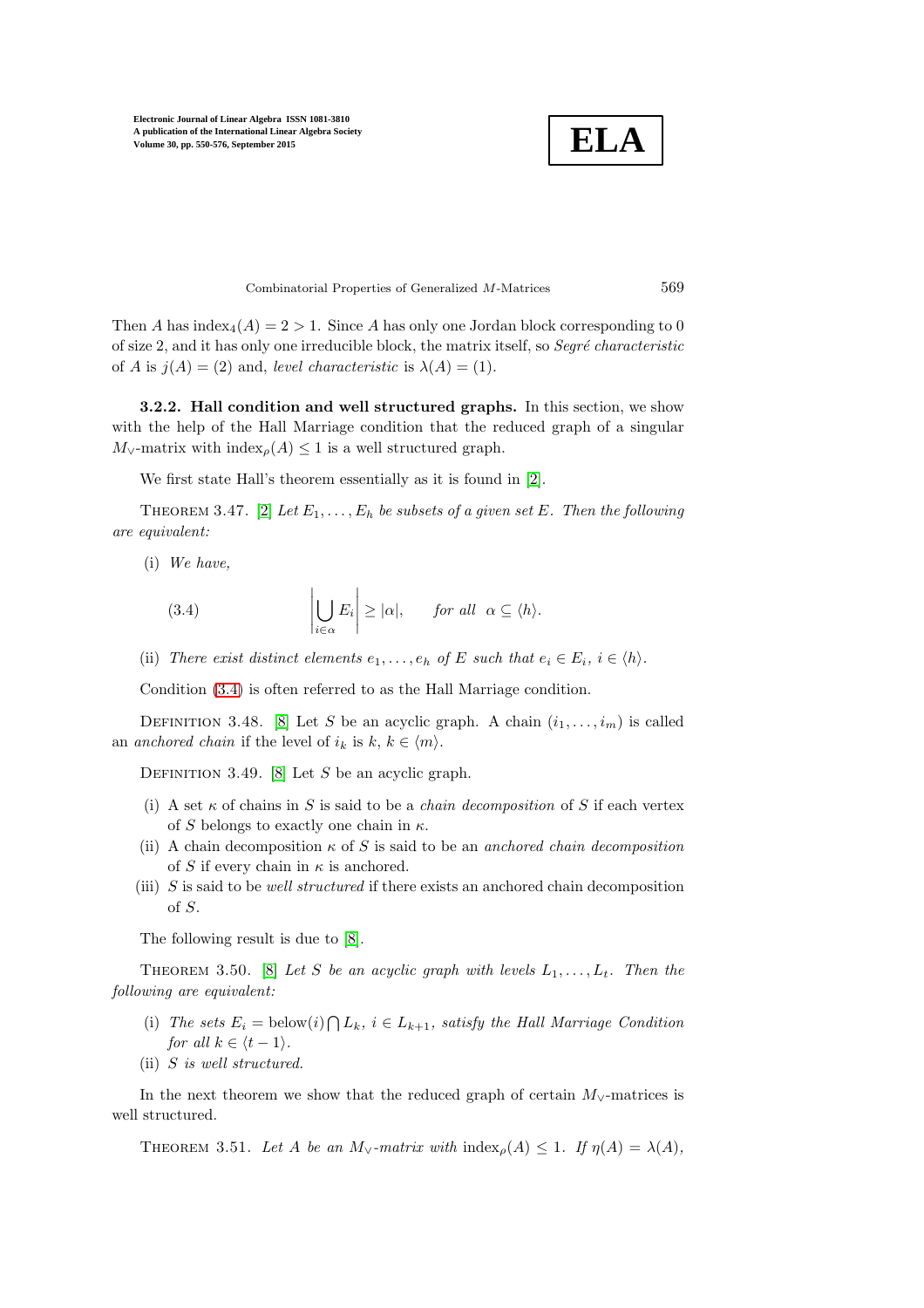

570 M. Saha and S. Bandopadhyay

*then the reduced graph* R(A) *is well structured.*

*Proof.* Let  $\{\alpha_1, \ldots, \alpha_q\}$  be the set of all singular vertices of A ordered according to levels.  $L_1, \ldots, L_t$  mentioned in Theorem [3.50,](#page-19-1) are the levels of  $R(A)$ , i.e.,  $L_i$  is the collection of singular vertices of level  $i$  and,  $t$  is the length of the longest chain in  $R(A)$ . It suffices to show that  $E_i = \text{below}(\alpha_i) \cap L_k$ , where  $\alpha_i \in L_{k+1}$  satisfies condition (i) of Theorem [3.50,](#page-19-1) for all  $k \in \langle t-1 \rangle$ .

Suppose the  $E_i$ 's as defined above do not satisfy the Hall marriage condition for all  $k \in \langle t - 1 \rangle$ . Then there exists a  $k_0$  and an  $\alpha \subseteq \langle \lambda_{k_0+1} \rangle$  such that  $|\bigcup_{i \in \alpha} E_i| < |\alpha|$ . Without loss of generality let  $\alpha = \{1, 2, \ldots, r\}.$ 

Consider a preferred basis B. Since  $\eta(A) = \lambda(A)$ , B is also a height basis. If X is the matrix such that the columns of which give the elements of  $\beta$  and  $C$  is the corresponding induced matrix, then since  $\eta(A) = \lambda(A)$ , so  $C_{k,k+1}$ 's are of full column rank, for all  $k \in \langle t - 1 \rangle$ . Since B is a preferred basis,  $C_{ij} \neq 0$  if and only if  $\alpha_i \to \alpha_j$ . Hence,  $|\bigcup_{i=1}^r E_i| < r$  implies that in the submatrix of  $C_{k_0,k_0+1}$  of order  $\lambda_{k_0} \times r$ , formed by taking only the first r columns of  $C_{k_0,k_0+1}$ , there are less than r nonzero rows, which contradicts the fact that the r columns are linearly independent.  $\square$ 

REMARK 3.52. Note that  $\eta(A) = \lambda(A)$  is a sufficient condition for the reduced graph  $R(A)$  to be well structured, but is not a necessary condition. For example, consider the M-matrix  $A = I - B$  where,

$$
B = \left[ \begin{array}{rrr} 1 & 0 & 1 & 1 \\ 0 & 1 & 1 & 1 \\ 0 & 0 & 1 & 0 \\ 0 & 0 & 0 & 1 \end{array} \right].
$$

The reduced graph  $R(A)$  of A is given by,



<span id="page-20-0"></span>Then  $\{(1,3), (2,4)\}\$ is an anchored chain decomposition for A, and hence,  $R(A)$  is well structured. But note that  $\lambda(A) = (2, 2)$  whereas  $\eta(A) = (3, 1)$ .

4. Combinatorial structure of GM-matrices. In this section, we consider another generalization of the class of M-matrices known as GM-matrices. We extend some results on the combinatorial spectral properties of M-matrices to this class. In particular, it is shown that the *Preferred Basis Theorem* and the *Index Theorem* do not hold for the class of  $GM$ -matrices of order  $n \geq 3$ , whereas the theorems are true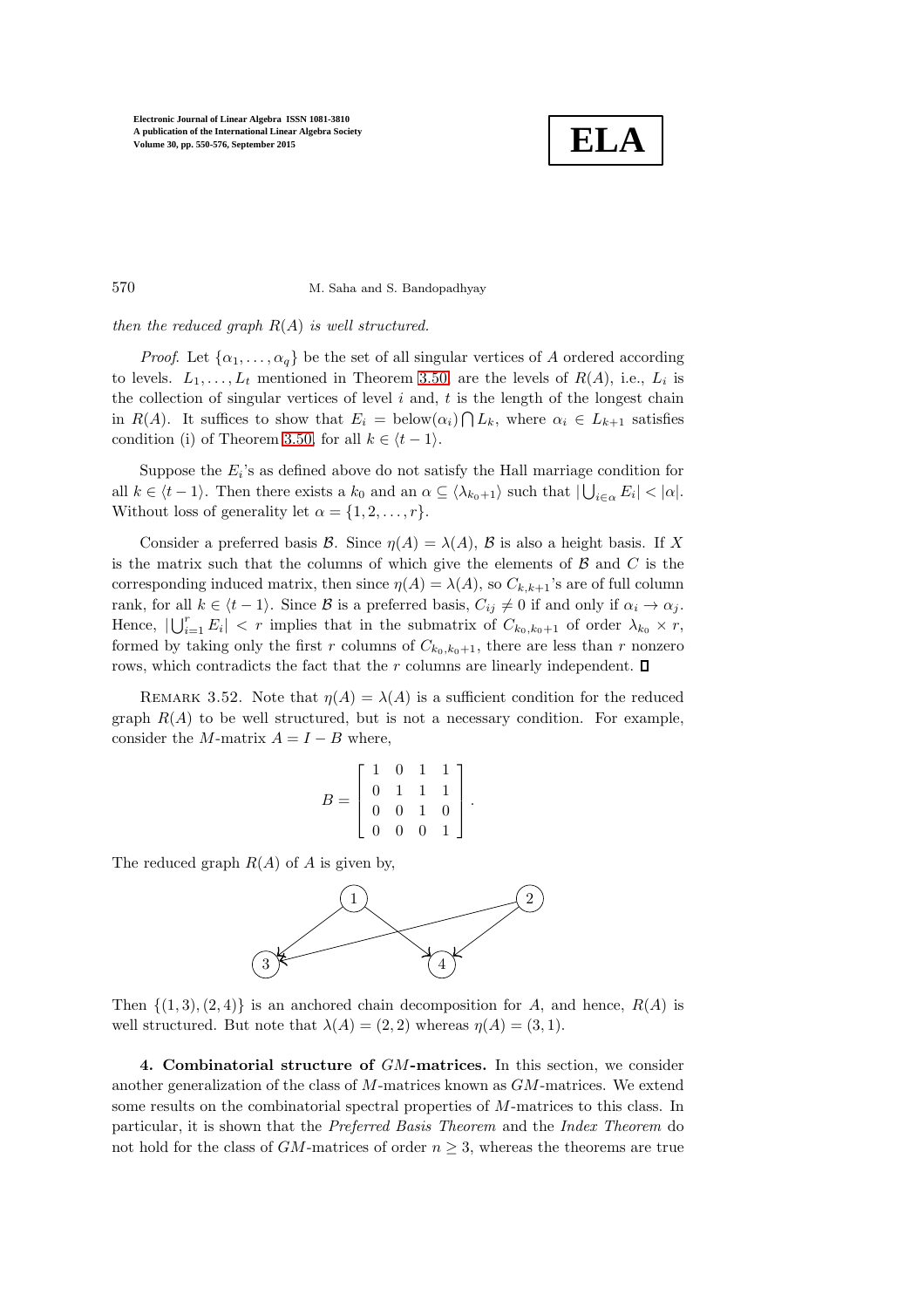

Combinatorial Properties of Generalized M-Matrices 571

for  $n < 3$ .

DEFINITION 4.1. A matrix  $A \in \mathbb{R}^{n,n}$  is said to have the *Perron-Frobenius property* if the spectral radius is an eigenvalue that has an entry-wise nonnegative eigenvector.  $WPF_n$  denotes the collection of all  $n \times n$  matrices A, for which both A and  $A<sup>T</sup>$  possess the Perron-Frobenius property.

DEFINITION 4.2. A matrix  $A \in \mathbb{R}^{n,n}$  is said to be a GZ-matrix if it can be expressed in the form  $A = sI - B$ , where s is a positive scalar and  $B \in WPF_n$ . Moreover, if  $A = sI - B$  is a GZ-matrix such that  $\rho(B) \leq s$ , then A is called a GM-matrix.

<span id="page-21-1"></span>Through out this section we write a (singular)  $GM$ -matrix A in the form  $A =$  $\rho I - B$ , where  $B \in WPFn$  and  $\rho = \rho(B)$ .

Example 4.3. Consider the matrix

 $A = 2I - B = 2I \lceil$  $\overline{1}$ 2 0 0 −1 0 2 1 2 0 1  $|\cdot$ 

The eigenvalues of B are 2, 2, -2. As  $[1\ 0\ 0]^T$  and  $[0\ 1\ 1]^T$  are nonnegative left and right eigenvectors of  $B$  corresponding to 2 respectively, so  $A$  is a  $GM$ -matrix.

We will show that the size of the largest Jordan block associated with 0, in the Jordan form of a GM-matrix of order 2, is combinatorially determined, but the *Index Theorem* need not be true if the size of the matrix exceeds 2.

<span id="page-21-0"></span>LEMMA 4.4. *For any*  $A \in \mathbb{R}^{2,2}$  *with the spectral radius*  $\rho(A) \in \sigma(A)$ *, the length of the longest chain of A is always less than or equal to*  $\text{index}_{p(A)}(A)$ *.* 

*Proof.* If index<sub> $o(A)$ </sub> (A) = 2, then the result is obviously true. If suppose

 $index_{\rho(A)}(A) = 1$  and length of the longest chain = 2.

So there are exactly two basic classes  $\{1\}$  and  $\{2\}$  such that either  $\{1\} \rightarrow \{2\}$  or  ${2} \rightarrow {1}$ , and hence, either A or  $A<sup>T</sup>$  is of the form  $\begin{bmatrix} \rho(A) & * \\ 0 & \rho(A) \end{bmatrix}$  $0 \rho(A)$  , where ∗ is nonzero. In each of the cases index<sub> $\rho(A)(A) = 2$ , a contradiction to our assumption.</sub> Hence, the result follows.  $\square$ 

The following example shows that Lemma [4.4](#page-21-0) does not hold if the order of the matrix exceeds 2.

EXAMPLE 4.5. Consider the GM-matrix A in Example [4.3.](#page-21-1) Note that  $[0, 1, 1]^T$ and  $[2, 0, 1]^T$  are two linearly independent eigenvectors of A corresponding to the eigenvalue 0 so that index(A) = 1. But the maximal level of a vertex in  $\Gamma(A)$  is 2.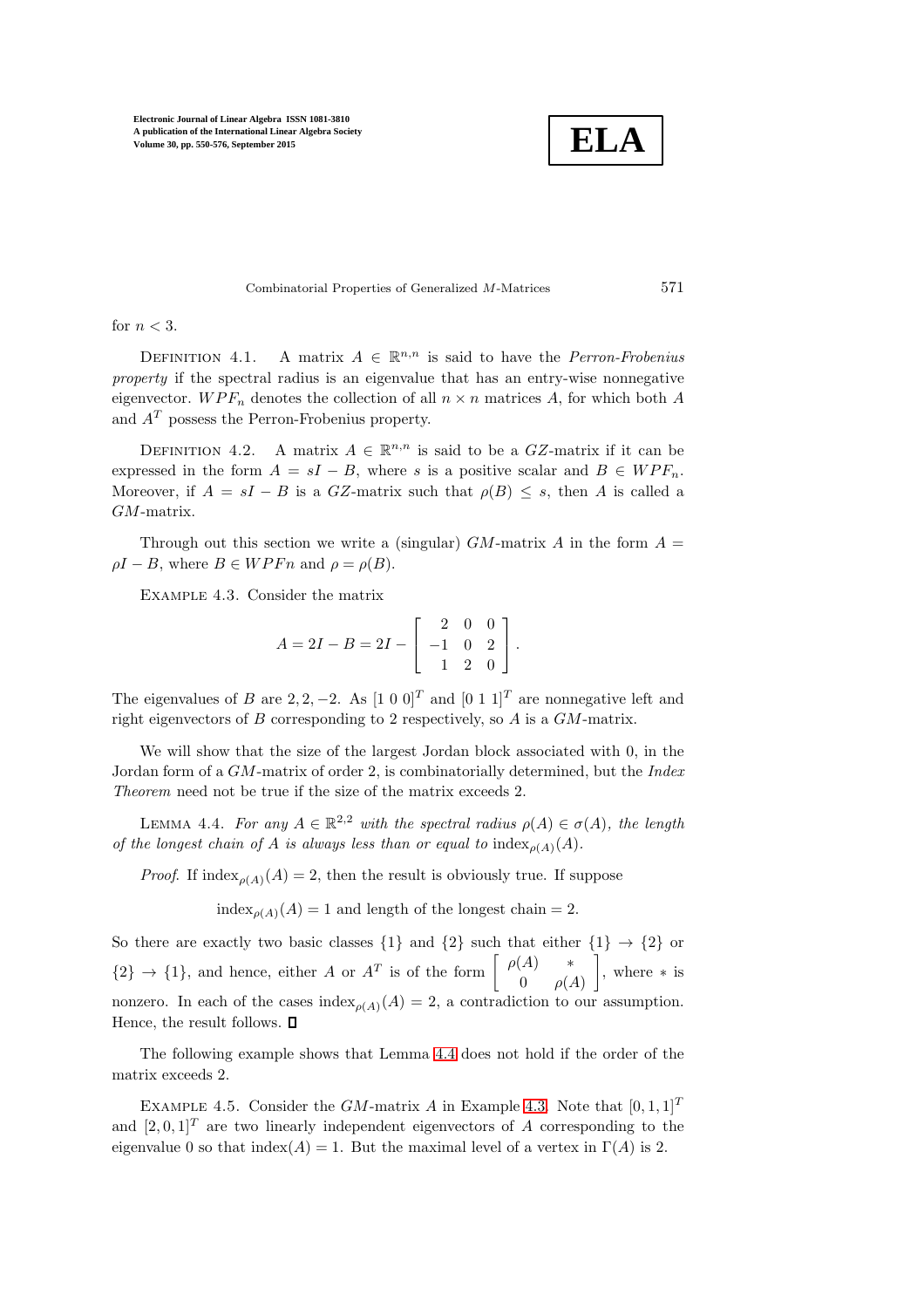

# 572 M. Saha and S. Bandopadhyay

We now give an example of a  $2 \times 2$  matrix that satisfies the hypothesis of Lemma [4.4](#page-21-0) and for which index<sub> $\rho(A)$ </sub> > length of the longest chain in Γ(A). Hence, even for  $2 \times 2$  matrices, the condition  $\rho(A) \in \sigma(A)$  is not sufficient for their equality.

EXAMPLE 4.6. Let  $A = \begin{bmatrix} 2 & -1 \\ 1 & 0 \end{bmatrix}$ . Then  $\rho(A) = 1 \in \sigma(A)$  and  $\text{index}_{\rho(A)}(A) =$ 2 whereas the length of the longest chain in  $\Gamma(A)$  is 1.

In the next lemma we give a subclass of  $2 \times 2$  matrices for which index<sub> $q(A)$ </sub>  $(A)$ length of the longest chain in  $\Gamma(A)$ .

LEMMA 4.7. If  $A = (a_{ij}) \in \mathbb{R}^{2,2}$  is in WPF2 but not a nonnegative matrix, then *the following statements are equivalent:*

- (i) index<sub> $\rho(A)(A) = 2$ .</sub>
- (ii)  $a_{ij} < 0$  for some  $i \neq j$ .
- (iii) A *is in triangular form with diagonal entries equal to*  $\rho(A)$ *.*

*Proof.* Since  $A \in WPF2$ , so there exists nonnegative vectors  $x = [x_j]$  and  $y = [y_j]$ such that,

<span id="page-22-3"></span>
$$
Ax = \rho(A)x
$$
 and  $y^T A = \rho(A)y^T$ 

<span id="page-22-0"></span>which give,

<span id="page-22-2"></span>(4.1) 
$$
(a_{11} - \rho(A))x_1 + a_{12}x_2 = 0
$$

(4.2) 
$$
a_{21}x_1 + (a_{22} - \rho(A))x_2 = 0
$$

<span id="page-22-1"></span>(4.3) 
$$
(a_{11} - \rho(A))y_1 + a_{21}y_2 = 0
$$

(4.4) 
$$
a_{12}y_1 + (a_{22} - \rho(A))y_2 = 0.
$$

(ii)  $\Rightarrow$  (iii): Assume that  $a_{12} < 0$ . We claim that  $x_2$  cannot be positive. If  $x_2 > 0$ , then from equation [\(4.1\)](#page-22-0) we must have  $x_1 > 0$  and,

$$
a_{11} > \rho(A).
$$

Since  $a_{11} + a_{22} = \lambda + \rho(A)$  where  $\lambda$  is the other eigenvalue of A, so  $a_{22} - \rho(A) < 0$ . Thus, equation [\(4.4\)](#page-22-1) implies  $a_{12} \geq 0$ , which is a contradiction. So  $x_2 = 0$ . From conditions [\(4.1\)](#page-22-0) and [\(4.2\)](#page-22-2) we get,  $a_{11} = \rho(A)$  and  $a_{21} = 0$ , and hence, A is an upper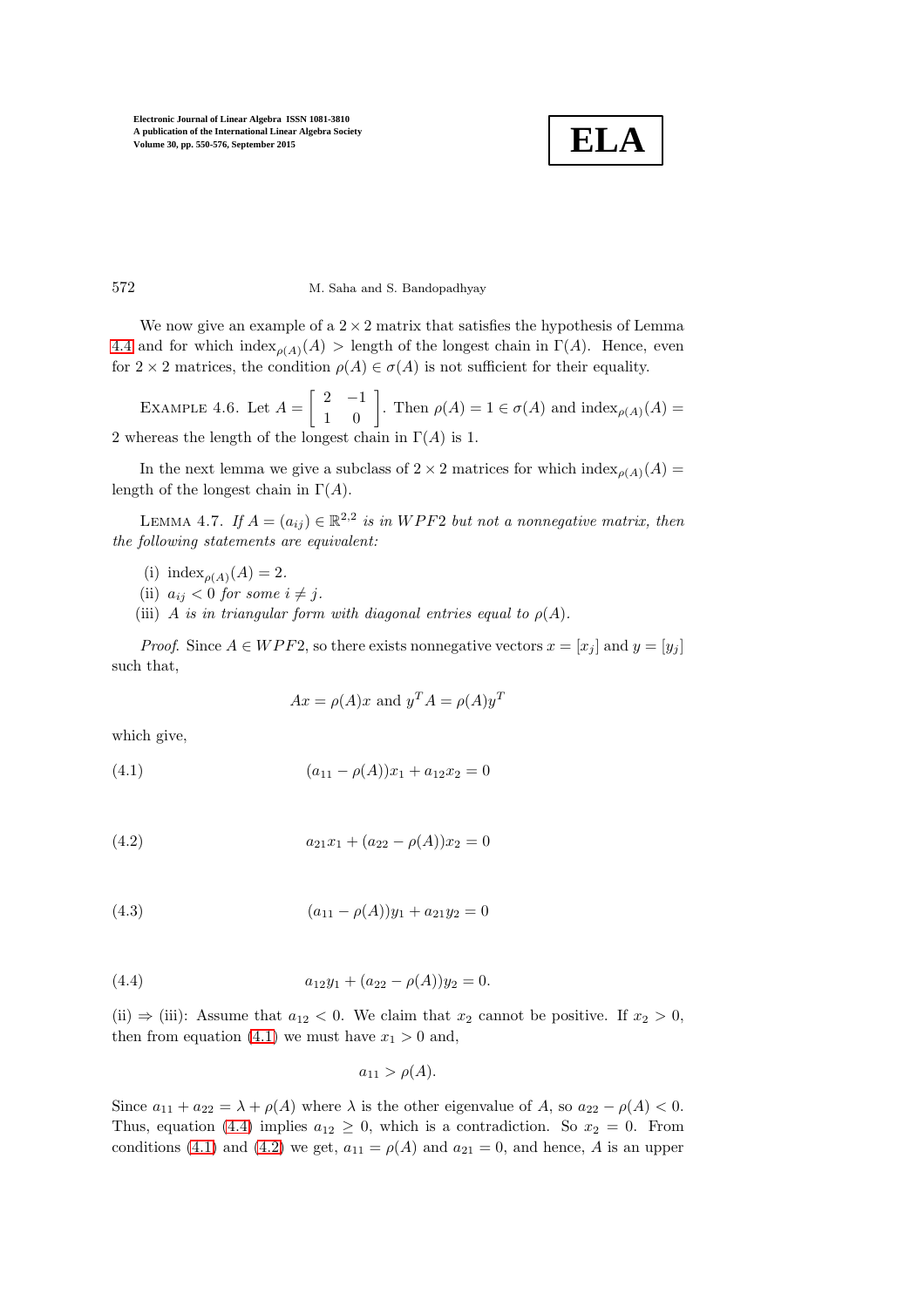$$
\boxed{\textbf{ELA}}
$$

Combinatorial Properties of Generalized M-Matrices 573

triangular matrix. Similarly, one can show that  $y_1 = 0$  and  $a_{22} = \rho(A)$ . Thus,  $\lambda = \rho(A).$ 

 $(iii) \Rightarrow (i)$ : Trivial.

(i)  $\Rightarrow$  (ii): Since index<sub> $\rho(A)(A) = 2$ </sub> and eigenvalues of A are

$$
\frac{(a_{11}+a_{22})\pm\sqrt{(a_{11}-a_{22})^2+4a_{12}a_{21}}}{2},
$$

so  $(a_{11} - a_{22})^2 + 4a_{12}a_{21} = 0$ . Thus, either  $a_{12}$  and  $a_{21}$  are both nonzero and of opposite sign, in which case (ii) holds, or at least one of them must be zero. If any one of  $a_{12}$ ,  $a_{21}$  is zero, then  $a_{11} = a_{22} = \rho(A)$ . Since A is not a nonnegative matrix, so at least one of  $a_{12}$ ,  $a_{21}$  must be negative which implies that (ii) holds.  $\Box$ 

COROLLARY 4.8. *Suppose*  $A \in \mathbb{R}^{2,2}$  *is in* WPF2. Then  $\text{index}_{\rho(A)}(A) = 2$  *if and only if either* A *or*  $A^T$  *is of the form*  $\begin{bmatrix} \rho(A) & * \\ 0 & \rho(A) \end{bmatrix}$  $0 \rho(A)$ *, where* ∗ *is nonzero.*

COROLLARY 4.9. *If*  $A \in WPF2$ *, then*  $\text{index}_{\rho(A)}(A) = \text{length of the longest chain}$ *in*  $\Gamma(A)$ *.* 

*Proof.* If  $A \geq 0$ , then the result is known to be true. Suppose A is not a nonnegative matrix. If  $\text{index}_{\rho(A)}(A) = 1$ , then either A is a diagonal matrix or has two distinct eigenvalues, but in both the cases length of the longest chain in  $\Gamma(A)$  is 1. If index<sub> $\rho(A)(A) = 2$ , then the result follows from Lemma [4.7.](#page-22-3)  $\square$ </sub>

<span id="page-23-2"></span>The Index Theorem for GM-matrices of order 2 is an immediate consequence of Corollary [4.9.](#page-23-0)

THEOREM 4.10. *If*  $A = \rho I - B$  *is a singular GM*-matrix of order 2*, then* index(A) *is equal to the length of the longest chain in*  $R(A)$ *.* 

We next show that there is a nonnegative basis for the generalized nullspace  $E(A)$ and, the positive entries of which are combinatorially determined.

<span id="page-23-1"></span>LEMMA 4.11. *Suppose*  $A \in WPF2$  *and let*  $\alpha_1 \cdots \alpha_M(M = 1 \text{ or } 2)$  *be the basic classes for A. Then there always exists a nonnegative basis*  $\{x^1, \ldots, x^M\}$  *for*  $E_{\rho(A)}(A)$  $such that x_j^i > 0$  *if and only if j has access to the ith basic class*  $\alpha_i$ .

*Proof.* The result is known to be true if A is a nonnegative matrix. Hence, assume that A has at least one negative entry. We consider two cases:

*Case I:* Suppose that  $\text{index}_{\rho(A)}(A) = 1$ . Then by Corollary [4.9,](#page-23-0) length of the longest chain in  $\Gamma(A)$  is 1. If A has two basic classes, then A is a nonnegative diagonal matrix with diagonal entries equal to  $\rho(A)$  in which case the result follows. Suppose A has only one basic class. By Lemma [4.7](#page-22-3) both  $a_{12}$  and  $a_{21}$  are nonnegative.

<span id="page-23-0"></span>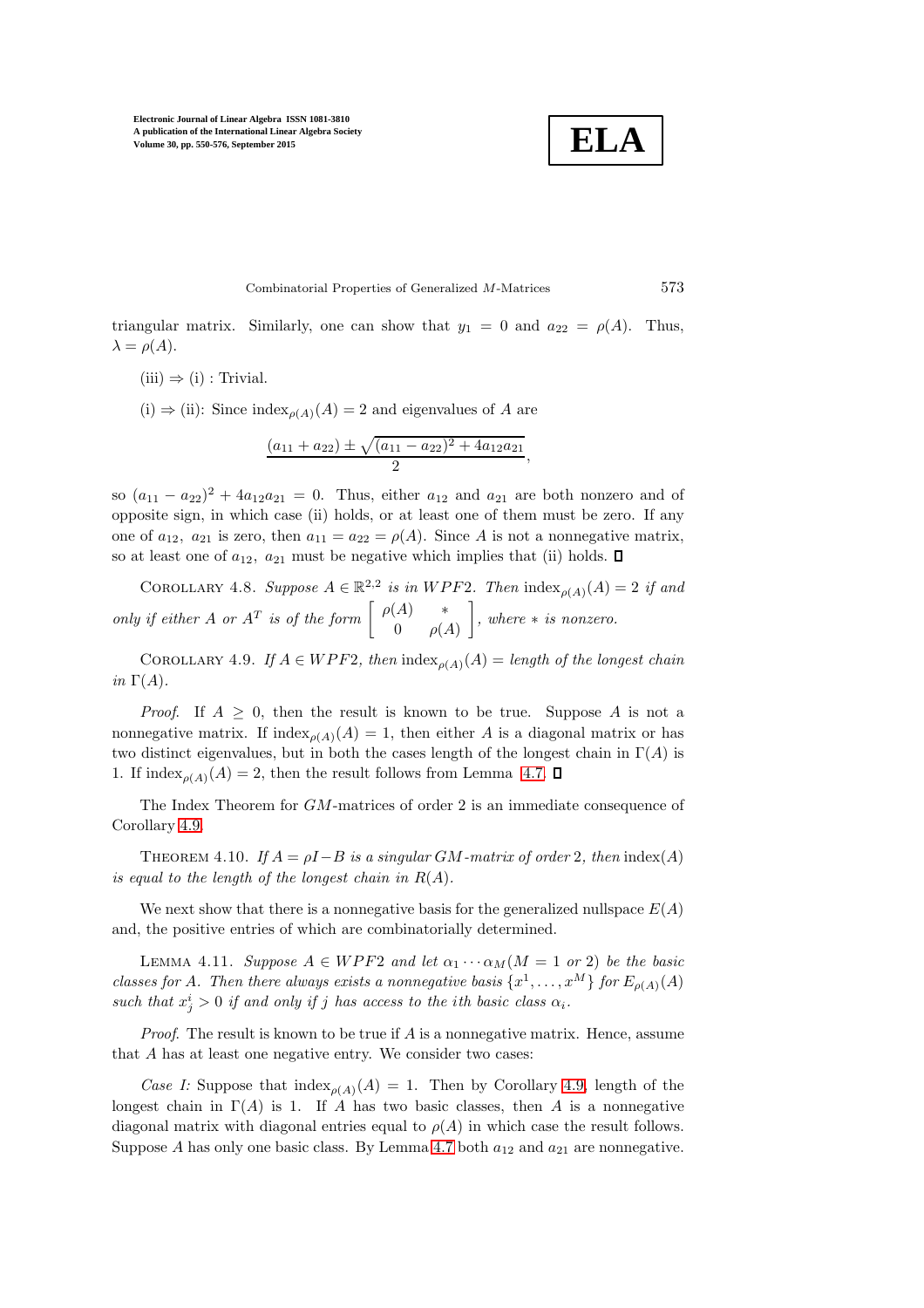

### 574 M. Saha and S. Bandopadhyay

Suppose one of  $a_{12}, a_{21}$  is 0, say  $a_{12} = 0$ . Then A has two different diagonal entries,  $\rho(A)$  and say,  $\lambda$ . If  $a_{11} = \rho(A)$ , then  $x^1 = [1, \frac{a_{21}}{\rho(A)-\lambda}]^T$  will be the required vector, and if  $a_{22} = \rho(A)$ , then  $x^1 = [0, 1]^T$  will be the required vector.

Suppose that both  $a_{12}$  and  $a_{21}$  are positive. Then the only basic class of A will be  $\{1,2\}$ . Since  $A \in WPF2$ , so there is a nonnegative vector  $x^1 = [x_1^1, x_2^1]^T \neq 0$  such that  $Ax^1 = \rho(A)x^1$  which implies

<span id="page-24-0"></span>
$$
(a_{11} - \rho(A))x_1^1 + a_{12}x_2^1 = 0
$$
  

$$
a_{21}x_1^1 + (a_{22} - \rho(A))x_2^1 = 0,
$$

and hence  $x_j^1 > 0 \ \forall j = 1, 2$ .

*Case II:* Suppose that  $\text{index}_{\rho(A)}(A) = 2$ . If A is a nonnegative matrix, then the result follows from Theorem [2.6.](#page-4-1) If A is not a nonnegative matrix, then by Lemma [4.7,](#page-22-3) A has two basic classes  $\{1\}, \{2\}$  such that either  $2 \rightarrow 1$  or  $1 \rightarrow 2$ . If  $2 \rightarrow 1$ , then the required generalized eigenvectors are  $x^1 = [1, 1]^T$  and  $x^2 = [0, 1]^T$  that satisfy  $x_j^i > 0$ if and only if j has access to the *i*th basic class, for  $i, j \in \{1, 2\}$ .

We now prove the Preferred Basis Theorem for  $GM$ -matrices of order 2.

Theorem 4.12. *If* A *is a singular* GM*-matrix of order* 2*, then there exists a preferred basis for* E(A)*.*

*Proof.* The result is known to be true if A is an M-matrix, hence let  $A \in \mathbb{R}^{2,2}$ be a  $GM$ -matrix which is not an  $M$ -matrix. The existence of a quasi-preferred basis for  $E(A)$  is an immediate consequence of Lemma [4.11.](#page-23-1) We now show that every quasi-preferred basis of  $E(A)$  is a preferred basis.

Let the columns of X form a quasi-preferred basis for  $E(A)$ . If index(A) = 1, then  $AX = 0$ , and hence, the columns of X form a preferred basis for A. Suppose index(A) = 2. Then  $X = [x^1 \ x^2]$ , where  $x^2$  is a positive vector and  $x_1^1 > 0$ . Thus, by Lemma [4.7,](#page-22-3) exactly one of  $a_{12}$  or  $a_{21}$  must be zero. Assume that  $a_{12} \neq 0$ . Then  $a_{21} = 0 = a_{11} = a_{22}$ . Then  $AX = X$  $\left[ \begin{array}{cc} 0 & \frac{a_{12}x_2^2}{x_1^1} \end{array} \right]$  $\begin{bmatrix} 0 & \frac{a_{12}x_2^2}{x_1^1} \\ 0 & 0 \end{bmatrix}$ . Thus, the columns of X form a preferred basis for  $E(A)$ .  $\square$ 

The following examples show that the conclusions of Theorem [4.10](#page-23-2) and Theo-rem [4.12](#page-24-0) do not hold for  $WPFn$  matrices if  $n > 2$ .

Example 4.13. Let,

<span id="page-24-1"></span>
$$
A = 3I - B = 3I - \begin{bmatrix} 2 & -1 & 0 \\ 1 & 4 & 0 \\ 0 & 0 & 3 \end{bmatrix}.
$$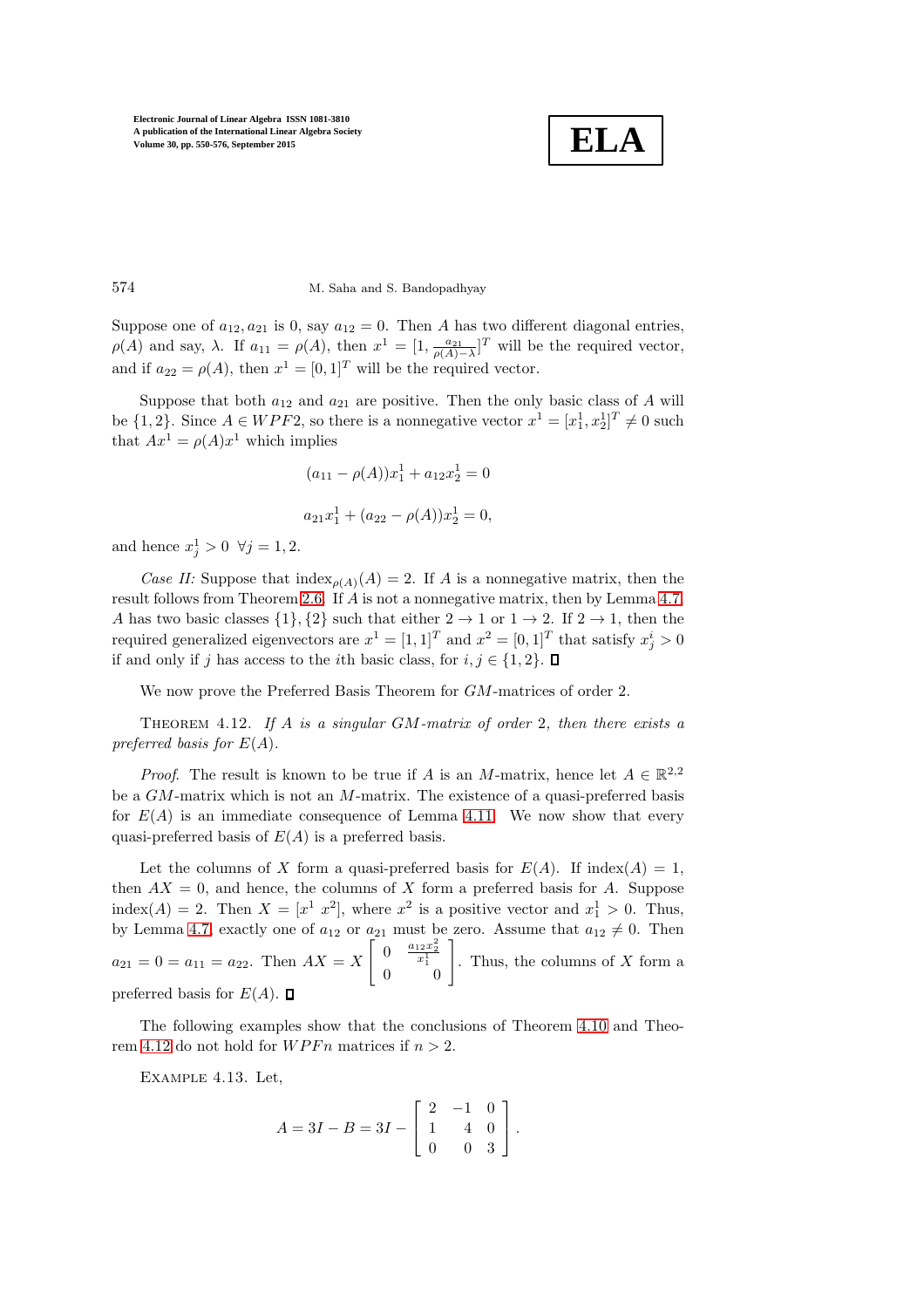$$
\boxed{\textbf{ELA}}
$$

Combinatorial Properties of Generalized M-Matrices 575

Clearly,  $B \in WPF3$ , and hence, A is a GM-matrix of order 3. Note that  $\text{index}(A) = 2$ whereas the maximal level of a vertex in  $\Gamma(A)$  is 1.

Example 4.14. Consider the matrix

$$
A = 2I - B = 2I - \begin{bmatrix} 1 & -1 & 0 \\ -1 & 1 & 0 \\ 0 & 0 & 2 \end{bmatrix}.
$$

Clearly A is a singular  $GM$ -matrix with the singular classes  $\{1, 2\}$  and  $\{3\}$ . Suppose that there is a preferred basis  $\{x^1, x^2\}$  for  $E(A)$  such that  $x_i^j > 0$  if and only if i has access to the *j*th singular class. So by assumption  $x_i^1 > 0$ , for all  $i = 1, 2$ . But  $Ax^1 = 0$  implies that  $x_1^1 + x_2^1 = 0$ , which cannot happen. Thus, Theorem [4.12](#page-24-0) is not true for  $n = 3$ .

REMARK 4.15. By taking  $\tilde{A} = \text{diag}(A, B) \in \mathbb{R}^{n,n}$ , where A is as in Example [4.14](#page-25-0) or in Example [4.13](#page-24-1) and any matrix B having  $\rho(B) < \rho(A)$ , we can conclude that Theorems [4.10](#page-23-2) and [4.12](#page-24-0) do not hold for  $n > 3$ .

**5. Conclusion.** We have considered two types of generalizations of  $M$ -matrices, namely, the  $GM$ -matrices and the  $M_{\vee}$ -matrices. Initially we considered a generalization of M-matrices, known as  $M_{\vee}$ -matrices and we proved the existence of preferred basis for a subclass of these matrices. In particular, we gave a method to obtain a preferred basis for singular M-matrices and singular  $M_{\vee}$ -matrices, from a quasi-preferred basis. We next considered different types of characteristics, known as height, level and  $Segr\acute{e}$  characteristics and tried to understand their mutual relationship. Based on results obtained for singular M-matrices in [\[7\]](#page-26-6), we stated and proved some equivalent conditions for the equality of the height characteristic and the level characteristic for a subclass of singular M∨-matrices. We also have given a sufficient condition for the reduced graph of this subclass of  $M<sub>∨</sub>$ -matrices to be well structured.

Finally, we showed the existence of a preferred basis for singular GM-matrices of order 2 and we have also demonstrated with the help of an example, the fact that a quasi-preferred (and hence, a preferred) basis need not exist if the order of the matrix exceeds 2.

Acknowledgment. The authors would like to express their gratitude to an anonymous referee for valuable suggestions and helpful comments.

<span id="page-25-0"></span>